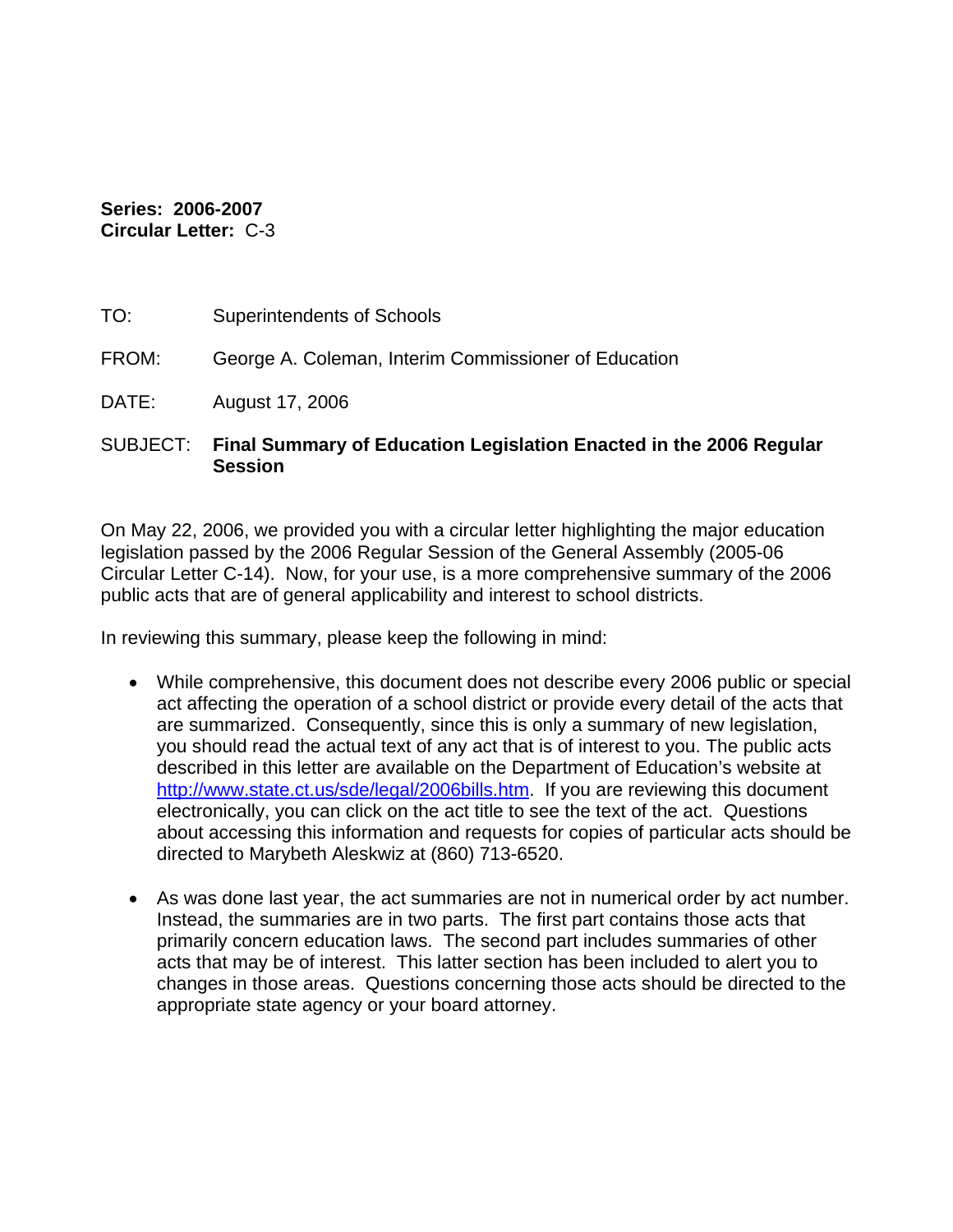Page 2 –

- Each narrative entry is followed by a section number and effective date of the public act. The section number refers to the section of the act that has been summarized. In some cases only selected sections of an act have been included.
- "P.A." means Public Act.

To assist you, also included are:

- An index to key legislation; and
- A table that lists the sections of the Connecticut General Statutes and public and special acts which have been amended or repealed by the summarized legislation (Attachment A). Please note that on that table are references to "2006 Supp." Where that occurs, it means that the statute was enacted or amended in 2005 and has been codified in the 2006 Supplement to the General Statutes of Connecticut.

If you have any questions about the new legislation, Department of Education staff members are ready and willing to help you. In most cases you will know from past experience whom to consult. However, if you do not know whom to contact or have general questions about this letter, please contact Attorney Katherine T. Nicoletti of the Division of Legal and Governmental Affairs at (860) 713-6520 or at [katherine.nicoletti@ct.gov](mailto:katherine.nicoletti@ct.gov).

GAC:kna **Attachments**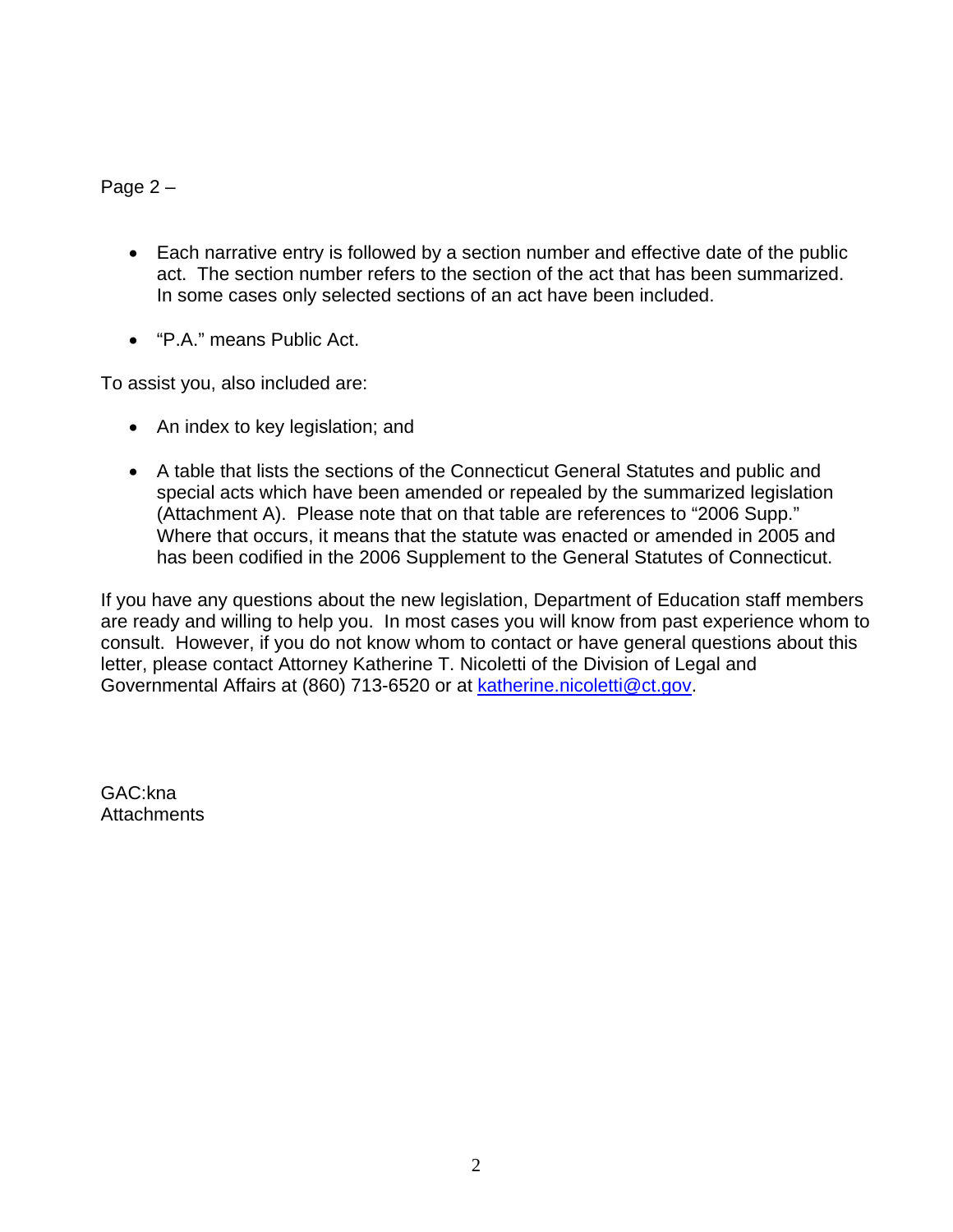## **INDEX TO KEY 2006 LEGISLATION**

## **CHARTER SCHOOLS**

#### Enrollment caps (P.A. 06-55). . . . . . . . . . . . . . . . . . . . . . . . . . . . . . . . . . . . . . . . . 8 Operating grants (P.A. 06-135) . . . . . . . . . . . . . . . . . . . . . . . . . . . . . . . . . . . . . . . 13

## **DEPARTMENT OF EDUCATION (STATE BOARD OF EDUCATION)**

|                                                                    | 21 |
|--------------------------------------------------------------------|----|
| Alternate routes to certification (P.A. 06-135 and 06-154) 12 & 15 |    |
| Behavioral Health Partnership Oversight Council (P.A. 06-188).     | 19 |
|                                                                    | 18 |
|                                                                    | 14 |
|                                                                    | 25 |
|                                                                    | 13 |
| Criminal Justice Policy Advisory Commission (P.A. 06-193).         | 25 |
| Drop-out and suspension rate reduction survey (P.A. 06-192)        | 21 |
| Grants, see GRANTS, below                                          |    |
|                                                                    | 10 |
|                                                                    | 20 |
|                                                                    | 14 |
|                                                                    | 8  |
|                                                                    | 8  |
| Reading programs in priority school districts (P.A. 06-135).       | 12 |
| Regional educational service centers, use of (P.A. 06-192).        | 21 |
| School construction leadership and guidance (P.A. 06-158).         | 17 |
| School readiness, see SCHOOL READINESS, below                      |    |
| Special education, see SPECIAL EDUCATION, below                    |    |
|                                                                    | 17 |
| Strategic school profiles, parental involvement (P.A. 06-167).     | 18 |
|                                                                    | 8  |
|                                                                    | 18 |

#### **EDUCATORS**

| Administrators, alternate route to certification (P.A. 06-135). 12                          |     |  |
|---------------------------------------------------------------------------------------------|-----|--|
| Alternate route to certification, administrators & superintendents (P.A. 06-135).           | -12 |  |
| Alternate route to certification, early childhood (P.A. 06-135 & 06-154) 12 & 15            |     |  |
| Early childhood educators, alternate route to certification (P.A. 06-135 & 06-154). 12 & 15 |     |  |
|                                                                                             |     |  |
| National corps of teachers' training program graduates (P.A. 06-192). 20                    |     |  |
|                                                                                             |     |  |
|                                                                                             |     |  |
|                                                                                             |     |  |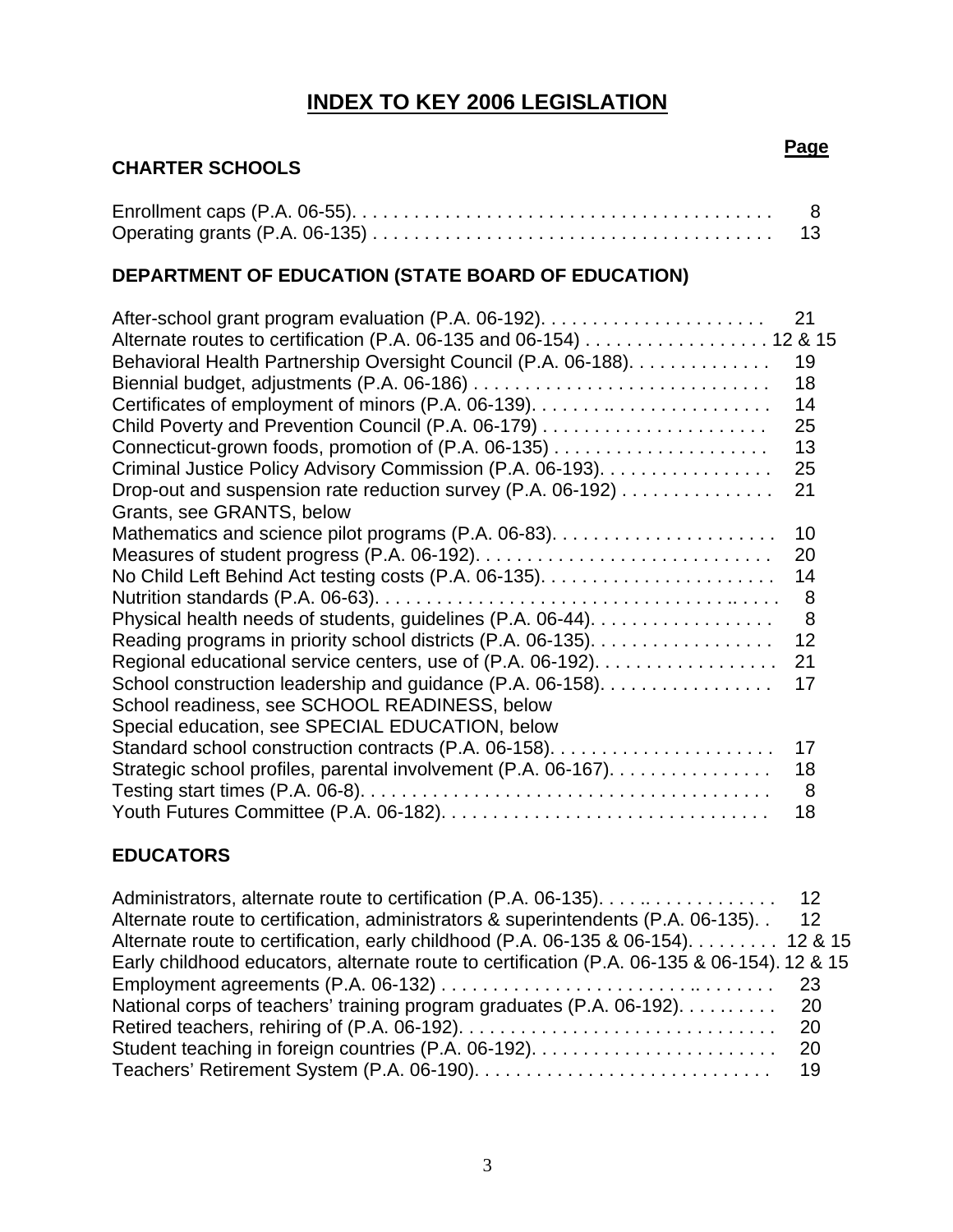#### **GRANTS**

#### Biennial budget (P.A. 06-186) . . . . . . . . . . . . . . . . . . . . . . . . . . . . . . . . . . . . . . . . 18 Charter school operating grants (P.A. 06-135). . . . . . . . . . . . . . . . . . . . . . . . . . . . 13 Connecticut Education Network (P.A. 06-192). . . . . . . . . . . . . . . . . . . . . . . . . . . . 20 Early reading success (P.A. 06-135) . . . . . . . . . . . . . . . . . . . . . . . . . . . . . . . . . . . 12 Education cost sharing (ECS) formula (P.A. 06-135). . . . . . . . . . . . . . . . . . . . . . . 14 "Future Scholars" pilot program (P.A. 06-83). . . . . . . . . . . . . . . . . . . . . . . . . . . . . 11 "Generation Next" pilot program (P.A. 06-83). . . . . . . . . . . . . . . . . . . . . . . . . . . . . 10 Healthy foods in schools (P.A. 06-63). . . . . . . . . . . . . . . . . . . . . . . . . . . . . . . . . . . 9 In-Classroom School Breakfast pilot program (P.A. 06-135). . . . . . . . . . . . . . . . . 13 Magnet schools students, summer school (P.A. 06-135). . . . . . . . . . . . . . . . . . . . 13 Magnet school transportation (P.A. 06-135). . . . . . . . . . . . . . . . . . . . . . . . . . . . . . 13 Mathematics and science pilot programs (P.A. 06-83). . . . . . . . . . . . . . . . . . . . . . 10 Medicaid reimbursement (P.A. 06-188). . . . . . . . . . . . . . . . . . . . . . . . . . . . . . . . . 19 Minimum expenditure requirement (P.A. 06-135). . . . . . . . . . . . . . . . . . . . . . . . . . 14 Priority school district grants (P.A. 06-135). . . . . . . . . . . . . . . . . . . . . . . . . . . . . . . 14 Regional educational service centers, use of (P.A. 06-192). . . . . . . . . . . . . . . . . 21 School construction, see SCHOOLCONSTRUCTION, below School readiness (P.A. 06-135). . . . . . . . . . . . . . . . . . . . . . . . . . . . . . . . . . . . . . . . 11 Special education, see SPECIAL EDUCATION, below Universal service funds (P.A. 06-192). . . . . . . . . . . . . . . . . . . . . . . . . . . . . . . . . . 20 Wiring of school buildings, technical high schools (P.A. 06-158). . . . . . . . . . . . . . . 16 Youth service bureau grants (P.A. 06-135). . . . . . . . . . . . . . . . . . . . . . . . . . . . . . . 14

#### **HEALTH**

| Behavioral Health Partnership Oversight Council (P.A. 06-188) 19 |  |
|------------------------------------------------------------------|--|
|                                                                  |  |
|                                                                  |  |
|                                                                  |  |

#### **INTERDISTRICT MAGNET SCHOOLS**

| -13- |
|------|
| 13   |

#### **MOTOR VEHICLES**

| Operator licenses, suspended or revoked, report on (P.A. 06-130) 22         |    |
|-----------------------------------------------------------------------------|----|
| Restrictions on young drivers, Safe Ride Program participants (P.A. 06-130) | 22 |
|                                                                             |    |
|                                                                             |    |

#### **Page** (2008) and the contract of the contract of the contract of the contract of the contract of the contract of the contract of the contract of the contract of the contract of the contract of the contract of the contract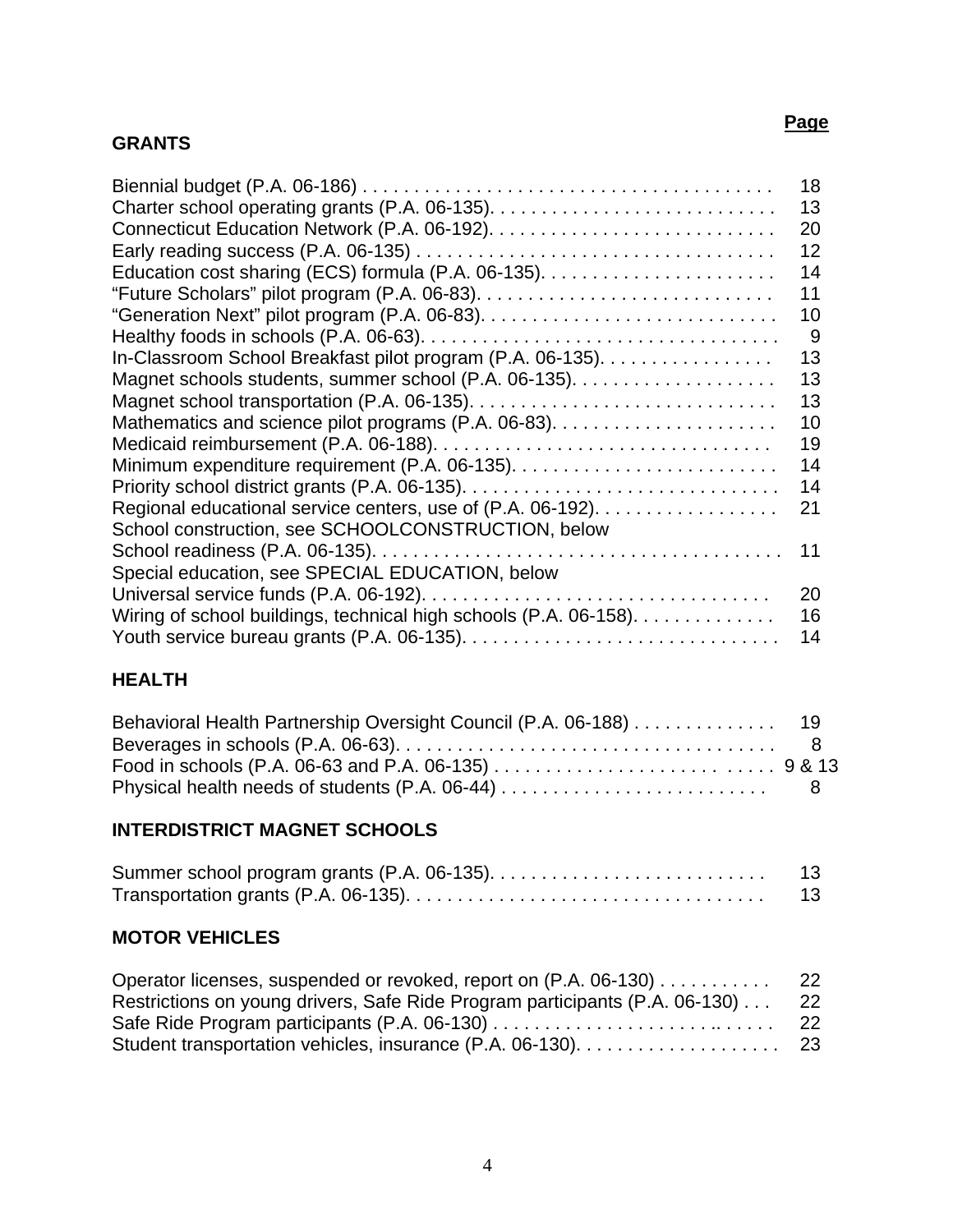#### **SCHOOL CONSTRUCTION Page**

#### Architectural services, contracts for (P.A. 06-158). . . . . . . . . . . . . . . . . . . . . . . . 16 Change orders, limitation (P.A. 06-158). . . . . . . . . . . . . . . . . . . . . . . . . . . . . . . . 16 Condition of school facilities (P.A. 06-158). . . . .. . . . . . . . . . . . . . . . . . . . . . . . . 15 Construction safety training (P.A. 06-175). . . . . . . . . . . . . . . . . . . . . . . . . . . . . . 24 Contractors, prequalification and evaluation of (P.A. 06-134). . . . . . . . . . . . . . . 23 Design-build projects (P.A. 06-158). . . . . . . . . . . . . . . . . . . . . . . . . . . . . . . . . . . 17 Emergency egress marking systems (P.A. 06-162). . . . . . . . . . . . . . . . . . . . . . . 24 Energy efficiency standards for buildings (excludes schools) (P.A. 06-187) . . . . 25 Individual projects, special provisions (P.A. 06-158). . . . . . . . . . . . . . . . . . . . . . . 15 Leadership and quidance from Dept. of Education (P.A. 06-158). . . . . . . . . . . . . 17 Mold abatement protocols (P.A. 06-195) . . . . . . . . . . . . . . . . . . . . . . . . . . . . . . . 26 Priority listing of construction projects (P.A. 06-158). . . . . . . . . . . . . . . . . . . . . . . 15 Redirection of use of a school facility, repayment (P.A. 06-158). . . . . . . . . . . . . . 16 Reimbursement rates upon reauthorization (P.A. 06-158) . . . . . . . . . . . . . . . . . . 16 Standard school construction contracts (P.A. 06-158) . . . . . . . . . . . . . . . . . . . . . 17 Supplemental legislative authorizations, limitation (P.A. 06-158). . . . . . . . . . . . . 16 Technical high schools, bond funds for school wiring (P.A. 06-158). . . . . . . . . . . 16 Turn-key purchases (P.A. 06-158). . . . . . . . . . . . . . . . . . . . . . . . . . . . . . . . . . . . . 15

#### **SCHOOL DISTRICTS**

|                                                                                     | 14     |
|-------------------------------------------------------------------------------------|--------|
|                                                                                     | 8      |
|                                                                                     | 18     |
|                                                                                     | 11     |
|                                                                                     | 14     |
|                                                                                     | 15     |
|                                                                                     | 20     |
|                                                                                     | 13     |
| Corrections Department transfer students, education records                         |        |
|                                                                                     | 20     |
| Educational technology, universal service funds (P.A. 06-192).                      | 20     |
| Education records, Unified School District #1 transfer students (P.A. 06-192)       | 20     |
|                                                                                     | 24     |
| Employment agreements, confidentiality provisions (P.A. 06-132)                     | 23     |
|                                                                                     | 24     |
|                                                                                     | 9 & 13 |
|                                                                                     | 13     |
| Freedom of Information Act, disclosure of confidentiality provisions (P.A. 06-132). | 23     |
| Grants, see GRANTS, above                                                           |        |
|                                                                                     | 10     |
|                                                                                     | 10     |
|                                                                                     | 20     |
|                                                                                     | 14     |
|                                                                                     | 26     |
| Motor vehicles, see MOTOR VEHICLES, above                                           |        |
|                                                                                     | 22     |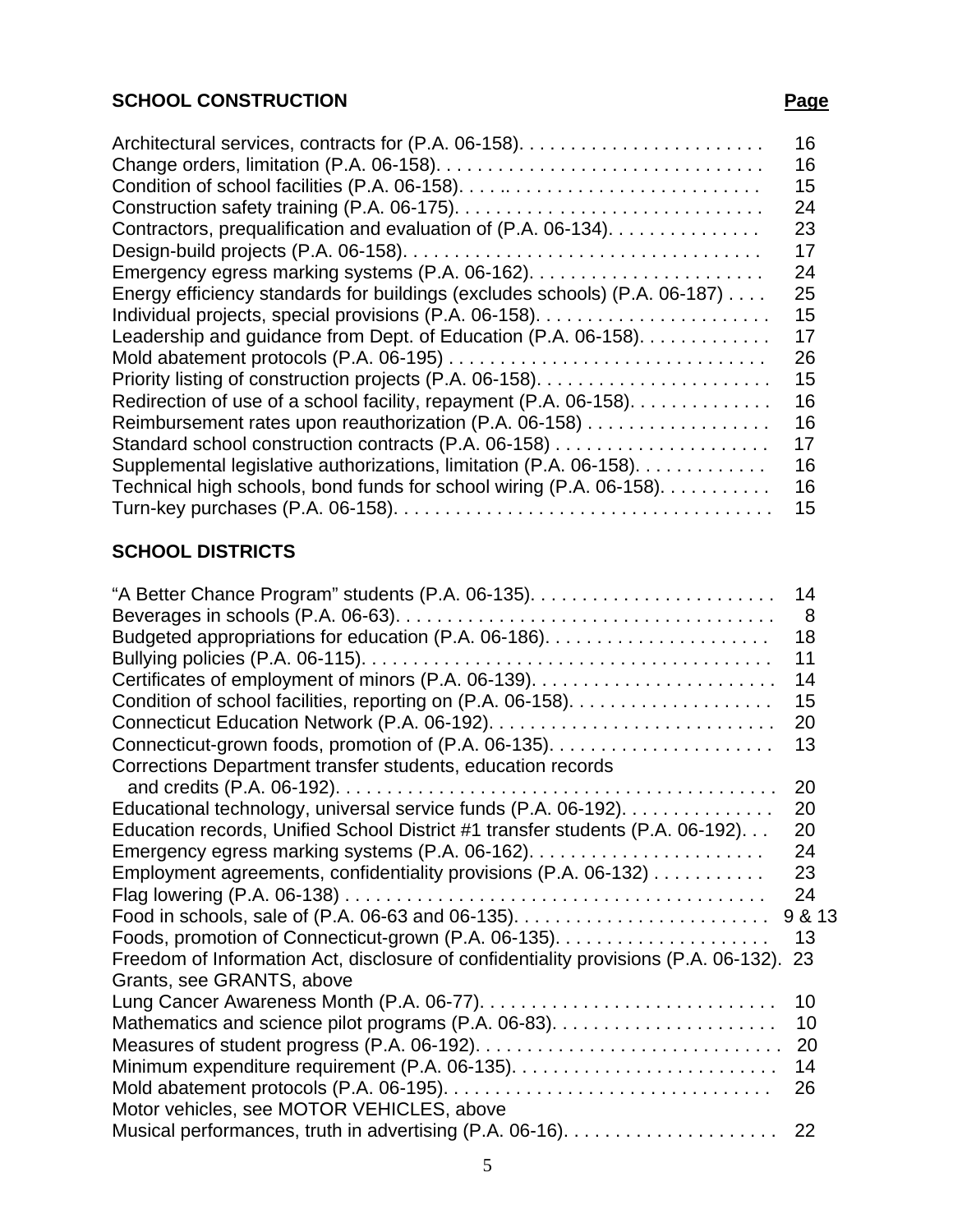## **SCHOOL DISTRICTS (continued)**

| 14<br>11 |
|----------|
| 18       |
| 8        |
| 12       |
| 21       |
| 10       |
| 20       |
| 10       |
| 20       |
| 26       |
|          |
|          |
| 18       |
| 19       |
| 8        |
| 25       |
|          |
| 20       |
| 20       |
|          |

**Page** in the contract of the contract of the contract of the contract of the contract of the contract of the contract of the contract of the contract of the contract of the contract of the contract of the contract of the

## **SCHOOL READINESS**

| Alternate route to certification, early childhood teachers (P.A. 06-135 & 06-154). .12 & 15 |  |
|---------------------------------------------------------------------------------------------|--|
|                                                                                             |  |
| Early childhood education workforce, training & competencies (P.A. 06-154) 15               |  |
|                                                                                             |  |
|                                                                                             |  |
|                                                                                             |  |
| Training & competencies for early childhood education workforce (P.A. 06-154). . 15         |  |

# **SPECIAL EDUCATION**

| Individuals with Disabilities Education Act (IDEA) conformance (P.A. 06-18) 8 |  |
|-------------------------------------------------------------------------------|--|
|                                                                               |  |
| Mental Retardation Department, name change (P.A. 06-92). 22                   |  |
|                                                                               |  |

## **STUDENTS**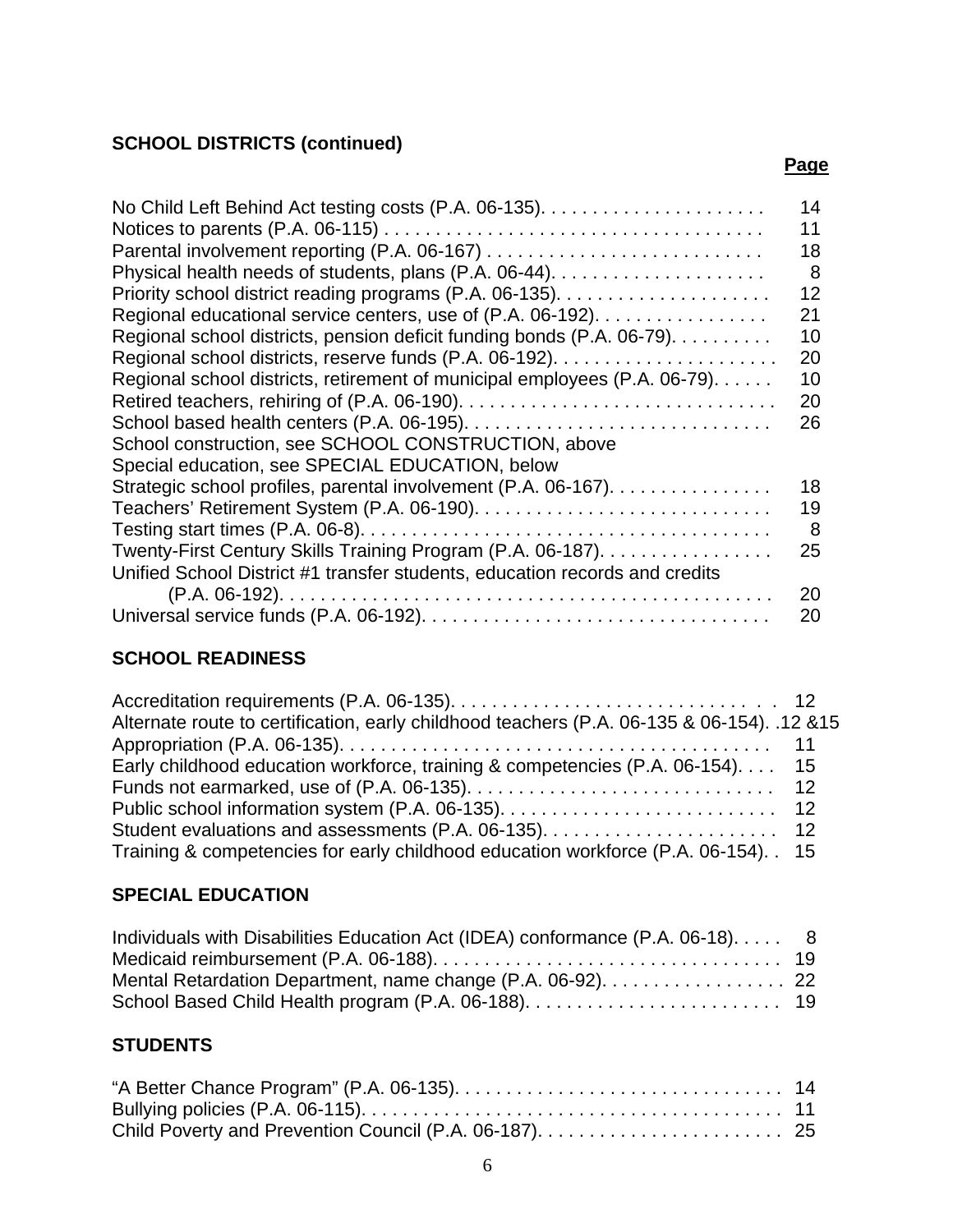# **STUDENTS (continued)**

#### **Page** in the contract of the contract of the contract of the contract of the contract of the contract of the contract of the contract of the contract of the contract of the contract of the contract of the contract of the

| Corrections Department transfer students, education records                   |           |
|-------------------------------------------------------------------------------|-----------|
|                                                                               | <b>20</b> |
| Criminal Justice Policy Advisory Commission (P.A. 06-193).                    | 25        |
| Drop-out and suspension rate reduction survey (P.A. 06-192)                   | 21        |
| Education records, Unified School District #1 transfer students (P.A. 06-192) | 20        |
| Food and beverages in schools (P.A. 06-63 and 06-135). 8 & 13                 |           |
|                                                                               | <b>20</b> |
|                                                                               | 14        |
| Motor vehicle operation, see MOTOR VEHICLES, above                            |           |
|                                                                               | 11        |
| Physical health needs of students, promotion of (P.A. 06-44).                 | - 8       |
| Reading programs in priority school districts (P.A. 06-135).                  | 12        |
| Twenty-First Century Skills Training Program (P.A. 06-187).                   | 25        |
| Unified School District #1 transfer students, education records               |           |
|                                                                               |           |
|                                                                               |           |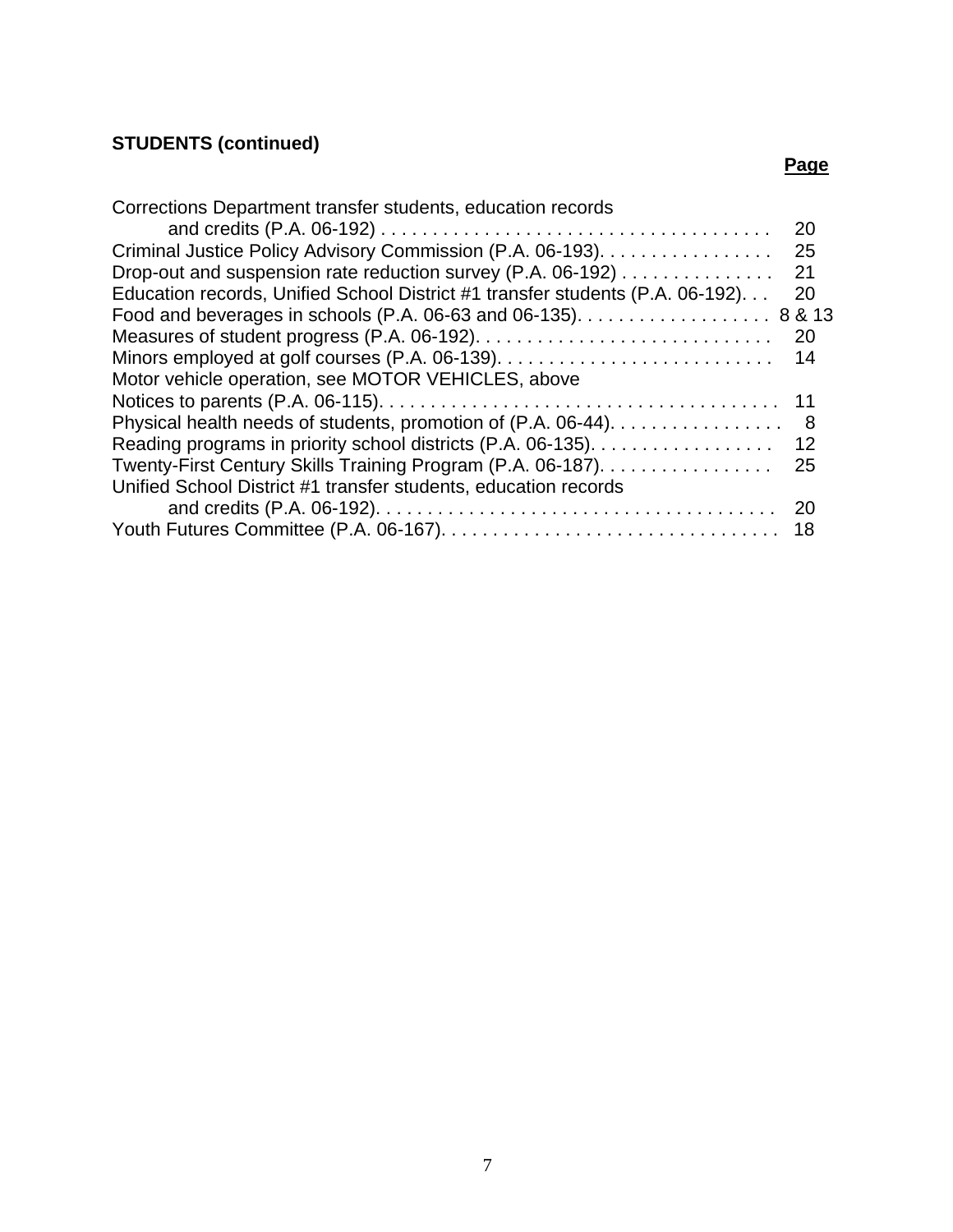# **PUBLIC AND SPECIAL ACTS PRIMARILY CONCERNING EDUCATION LAWS**

## **P.A. 06-8, [AN ACT CONCERNING TESTING START TIMES.](http://www.cga.ct.gov/2006/ACT/PA/2006PA-00008-R00SB-00384-PA.htm)**

O

• Repeals the statute that prohibited the administration before 9:00 a.m. of **examinations required by state or federal law** for students in grades seven to twelve, inclusive. These tests may now be administered before 9:00 a.m. (Sec. 1, effective July 1, 2006).

#### **P.A. 06-18, [AN ACT CONCERNING SPECIAL EDUCATION.](http://www.cga.ct.gov/2006/ACT/PA/2006PA-00018-R00SB-00380-PA.htm)**

• Conforms **state laws** to the recently reauthorized federal Individuals with Disabilities Education Act **(IDEA)** (Secs. 1 to 8, inclusive, effective July 1, 2006).

#### **P.A. 06-44, [AN ACT PROMOTING THE PHYSICAL HEALTH NEEDS OF STUDENTS.](http://www.cga.ct.gov/2006/ACT/PA/2006PA-00044-R00SB-00204-PA.htm)**

- Requires the Department of Education, not later than January 1, 2007, to develop **guidelines** for addressing the **physical health needs of students** in a comprehensive manner and make the guidelines available to boards of education (Sec. 1, effective May 8, 2006).
- Permits boards of education to establish **comprehensive and coordinated plans** to address the physical health needs of students and base these plans on the department's guidelines (Sec. 1, effective May 8, 2006).

#### **P. A. 06-55, [AN ACT CONCERNING CHARTER SCHOOLS.](http://www.cga.ct.gov/2006/ACT/PA/2006PA-00055-R00SB-00637-PA.htm)**

• Increases the **charter school enrollment cap** for state charter schools found by the State Board of Education to have a demonstrated record of achievement. Such schools may, upon application to and approval by the State Board, enroll up to 85 students per grade to the extent that sufficient state money is appropriated (Sec. 1, effective May 8, 2006).

## **P.A. 06-63, [AN ACT CONCERNING HEALTHY FOOD AND BEVERAGES IN SCHOOLS.](http://www.cga.ct.gov/2006/ACT/PA/2006PA-00063-R00SB-00373-PA.htm)**

- Specifies new requirements concerning the **sale of beverages**, from any source, to students in schools (Secs. 1 and 6, effective July 1, 2006):
	- 1. Boards of education, the technical high school system, and the governing authorities for charter schools, interdistrict magnet schools and endowed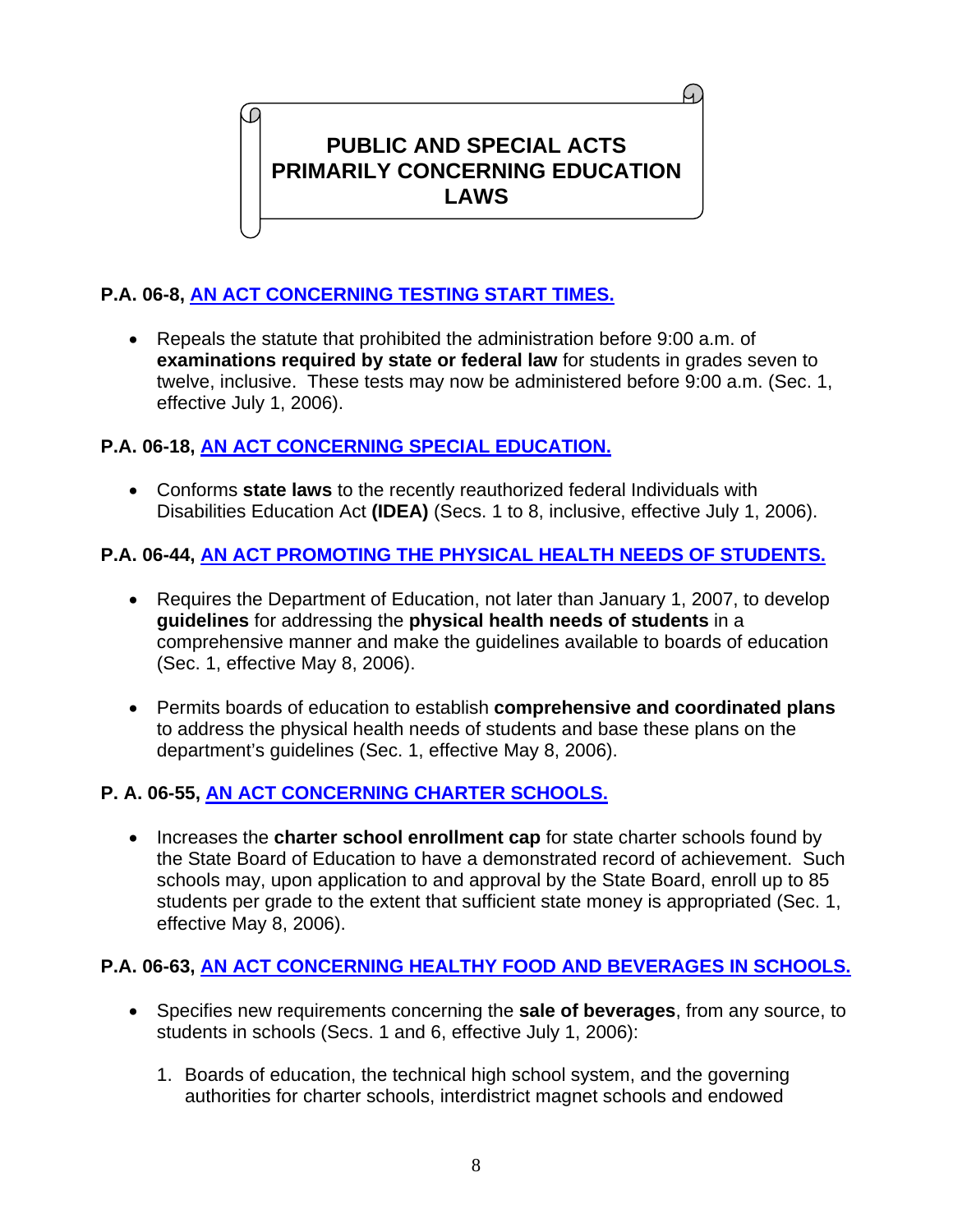#### **P.A. 06-63 (continued)**

academies shall permit the sale to students of only the beverages that meet the requirements identified in this act, except that boards and governing authorities may permit the sale to students of beverages that are not listed provided (A) the sale is in connection with an event occurring after the end of the regular school day or on the weekend, (B) the sale is at the location of the event, and (C) the beverages are not sold from a vending machine or school store; and

- 2. Portion sizes of beverages, other than water, that are offered for sale may not exceed 12 ounces.
- Establishes a new **grant program** for boards of education, the technical high schools and the governing authorities of the other schools described above that participate in the National School Lunch Program and serve only **food items** that meet Department of Education nutrition standards (Secs. 2 to 5, inclusive, effective July 1, 2006):
	- 1. Eligible entities must certify in their annual application for school lunch funding that all food items made available for sale to students in their schools, which are sold separately from a reimbursable breakfast or lunch sold as part of the National School Lunch and School Breakfast Program, meet the department's nutrition standards, except as provided in #2, below;
	- 2. The exception to #1, above, is that entities certifying compliance with the nutrition standards may exclude from such certification the sale to students of food items that do not meet the standards provided (A) the sale is in connection with an event occurring after the end of the regular school day or on the weekend, (B) the sale is at the location of the event, and (C) the food is not sold from a vending machine or school store;
	- 3. Grant amounts under this program will be based on ten cents for each lunch served in the prior school year. These grants will be in addition to per meal grants paid prior to the new law;
	- 4. Not later than August 1, 2006, and January  $1<sup>st</sup>$  of each year thereafter, the Department of Education must publish nutrition standards for food items offered for sale to students at schools; and
	- 5. The Commissioner of Education must establish a procedure for monitoring compliance with the certifications submitted and may adjust grant amounts based on the failure to comply with such a certification.
- Eliminates the statutory provision that required public schools to make nutritious and low-fat **beverages available** in schools **for purchase** by students when other beverages are available for purchase during the regular school day and makes other minor changes to the statutes concerning school breakfast and lunch programs (Secs. 4 to 6, inclusive, effective July 1, 2006).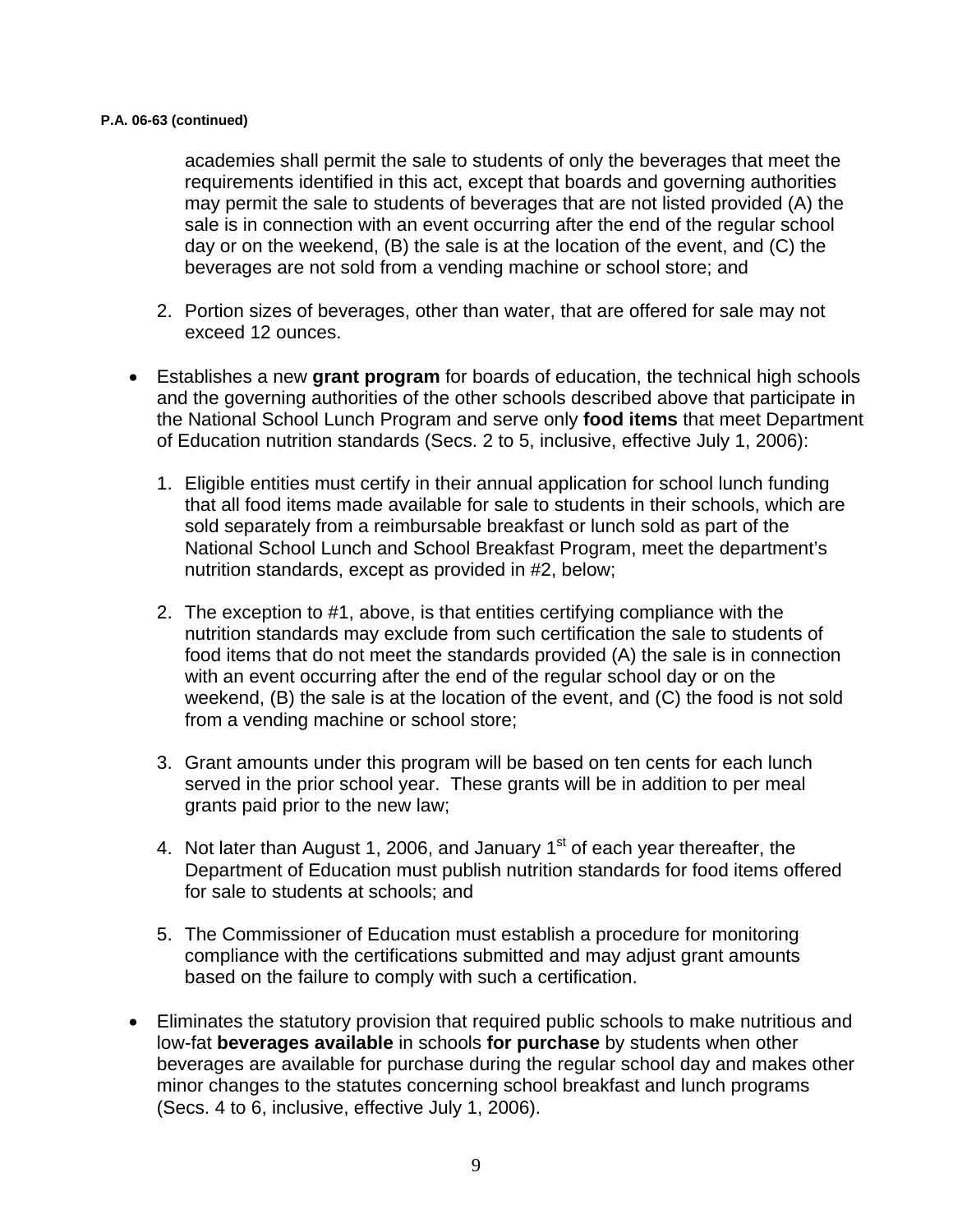*(Note: The recently published Department of Education nutrition standards are available at: <http://www.state.ct.us/sde/deps/Student/NutritionEd/CTNutritionStandards.pdf>. For further information about the standards and this act, please contact Susan Fiore in the Department of Education's Health Services Unit at (860) 807-2075 or [susan.fiore@ct.gov](mailto:susan.fiore@ct.gov).)* 

#### **P.A. 06-77, [AN ACT DESIGNATING THE MONTH OF NOVEMBER AS LUNG CANCER](http://www.cga.ct.gov/2006/ACT/PA/2006PA-00077-R00SB-00311-PA.htm)  [AWARENESS MONTH AND CONCERNING THE ESTABLISHMENT OF A PUBLIC](http://www.cga.ct.gov/2006/ACT/PA/2006PA-00077-R00SB-00311-PA.htm)  [UMBILICAL CORD BLOOD BANK.](http://www.cga.ct.gov/2006/ACT/PA/2006PA-00077-R00SB-00311-PA.htm)**

• Provides that the Governor shall proclaim the month of **November** to be **Lung Cancer Awareness Month** to heighten public awareness of the fact that lung cancer is the leading cause of cancer death of both men and women in the United States (Sec. 1, effective October 1, 2006).

#### **P.A. 06-79, [AN ACT CONCERNING MUNICIPAL PENSION DEFICIT FUNDING BONDS.](http://www.cga.ct.gov/2006/ACT/PA/2006PA-00079-R00SB-00533-PA.htm)**

- Changes the requirements for municipalities to issue and repay **pension deficit funding bonds** to fund all or a portion of an unfunded past benefit obligation and allows **regional school districts** to issue and repay these bonds under the same rules as municipalities (Sec. 2, effective July 1, 2006).
- Amends provisions concerning **retirement of municipal employees** to add in references to regional school districts (Secs. 4 and 5, effective July 1, 2006).
- Amends provisions concerning certain municipal **reserve funds** and pension, retirement, or other **post-employment municipal health and life benefit systems** (Secs. 1, 3, 6 and 7, effective July 1, 2006).

*(For further information and details about this act, please contact your board attorney.)* 

#### **P.A. 06-83, [AN ACT CONCERNING JOBS FOR THE TWENTY-FIRST CENTURY.](http://www.cga.ct.gov/2006/ACT/PA/2006PA-00083-R00SB-00702-PA.htm)**

- Requires the Department of Education to establish, within available appropriations, the following three **pilot programs**:
	- 1. A high school **mathematics and science challenge program** that uses student performance results for mathematics and science on the state-wide  $10<sup>th</sup>$  grade mastery examination (CAPT) to design and implement mathematics and science curricula for students in the 11<sup>th</sup> grade in public high schools (Sec. 17, effective July 1, 2006). (Note: \$350K has been appropriated for this program for 2006-07, see Sec. 1 of P.A. 06-186, below.)
	- 2. **"Generation Next,"** a program to provide industry-based job shadowing and internship experiences for high school students and externship experiences for teachers (Sec. 18, effective July 1, 2006). (Note: \$125K has been appropriated for this program for 2006-07, see Sec. 1 of P.A. 06-186, below.)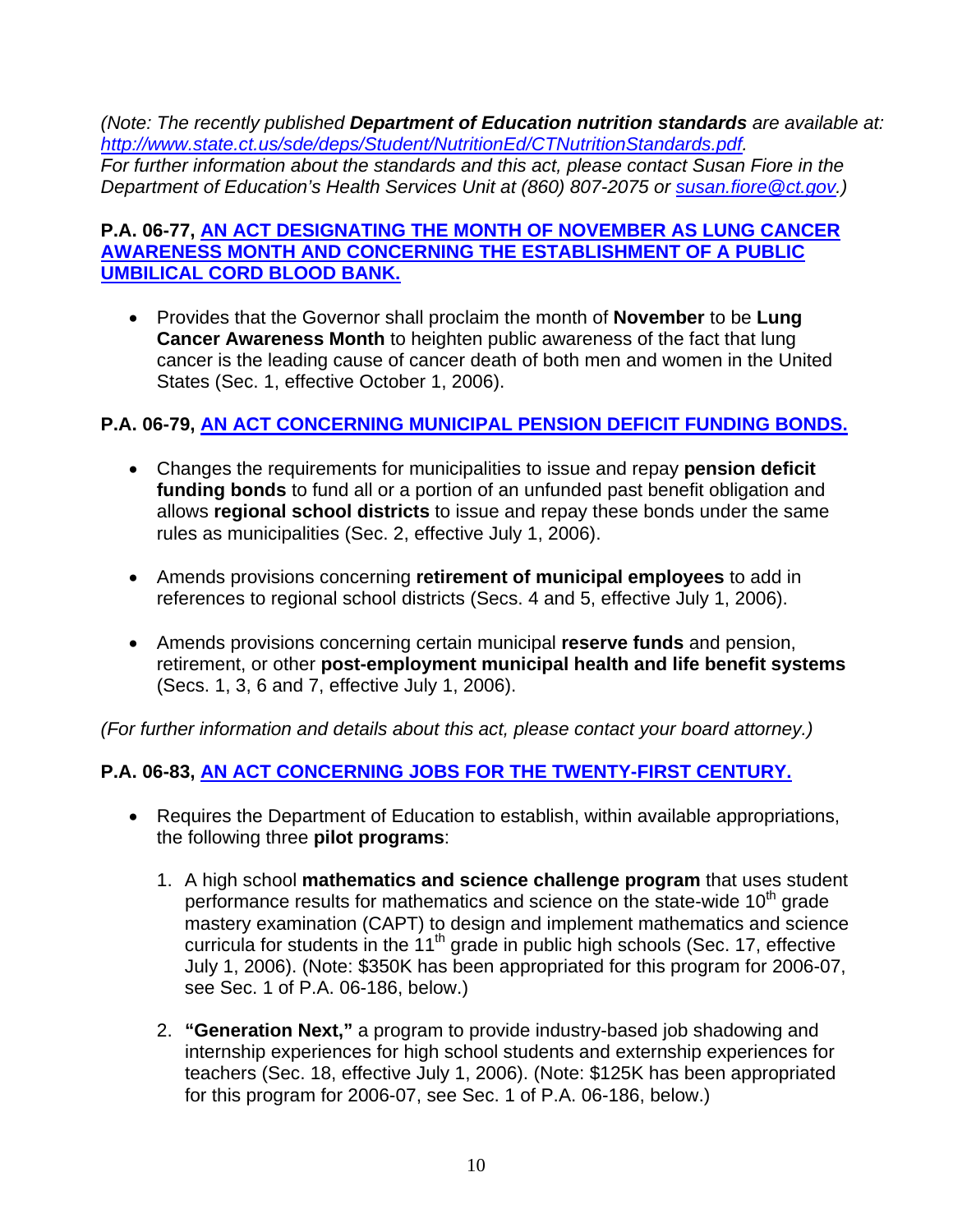#### **P.A. 06-83 (continued)**

3. **"Future Scholars,"** a matching grant program for the development and implementation of an interdisciplinary mathematics, science and technology curriculum, including the establishment and staffing of mathematics and science laboratories, in middle and high schools that have demonstrated support and involvement by local or state-wide mathematics, science or technology intensive businesses in the state (Sec. 19, effective July 1, 2006). (Note: \$125K has been appropriated for this program for 2006-07, see Sec. 1 of P.A. 06-186, below.)

#### **P.A. 06-115, [AN ACT CONCERNING BULLYING POLICIES IN SCHOOLS AND](http://www.cga.ct.gov/2006/ACT/PA/2006PA-00115-R00HB-05563-PA.htm)  [NOTICES SENT TO PARENTS OR LEGAL GUARDIANS.](http://www.cga.ct.gov/2006/ACT/PA/2006PA-00115-R00HB-05563-PA.htm)**

- Expands the statutory provisions concerning **bullying policies** that boards of education must develop and use to address the existence of bullying in schools by:
	- 1. Specifying that the policies must (A) require students to be notified annually of the process by which they may make **anonymous reports** of bullying to teachers and school administrators and (B) direct the development of **case-bycase interventions**, such as counseling and discipline, to address repeated incidents of bullying;
	- 2. Amending the definition of bullying to include (A) overt acts by a student or group of students directed against another student with the intent to **harass** that student and (B) overt acts of bullying that occur on a **school bus**; and
	- 3. Providing that bullying policies may include provisions addressing bullying **outside of the school setting** if it has a direct and negative impact on a student's academic performance or safety in school (Sec. 1, effective July 1, 2006).
- Requires districts to provide, to the parent or legal guardian with whom a student does not primarily reside, all **school notices** that are provided to the parent with whom the student primarily resides (Sec. 2, effective July 1, 2006).

#### **P.A. 06-135, [AN ACT IMPLEMENTING THE PROVISIONS OF THE BUDGET](http://www.cga.ct.gov/2006/ACT/PA/2006PA-00135-R00HB-05847-PA.htm)  [CONCERNING EDUCATION.](http://www.cga.ct.gov/2006/ACT/PA/2006PA-00135-R00HB-05847-PA.htm)**

- **School Readiness**:
	- 1. Specifies that \$3,483,750 of the increased school readiness appropriation for priority school districts go only to school readiness programs in Bridgeport, Hartford, New Britain, New Haven, New London, Waterbury and Windham (Sec. 1, effective July 1, 2006). (See Sec. 1 of PA 06-186, below, for Department of Education budget.)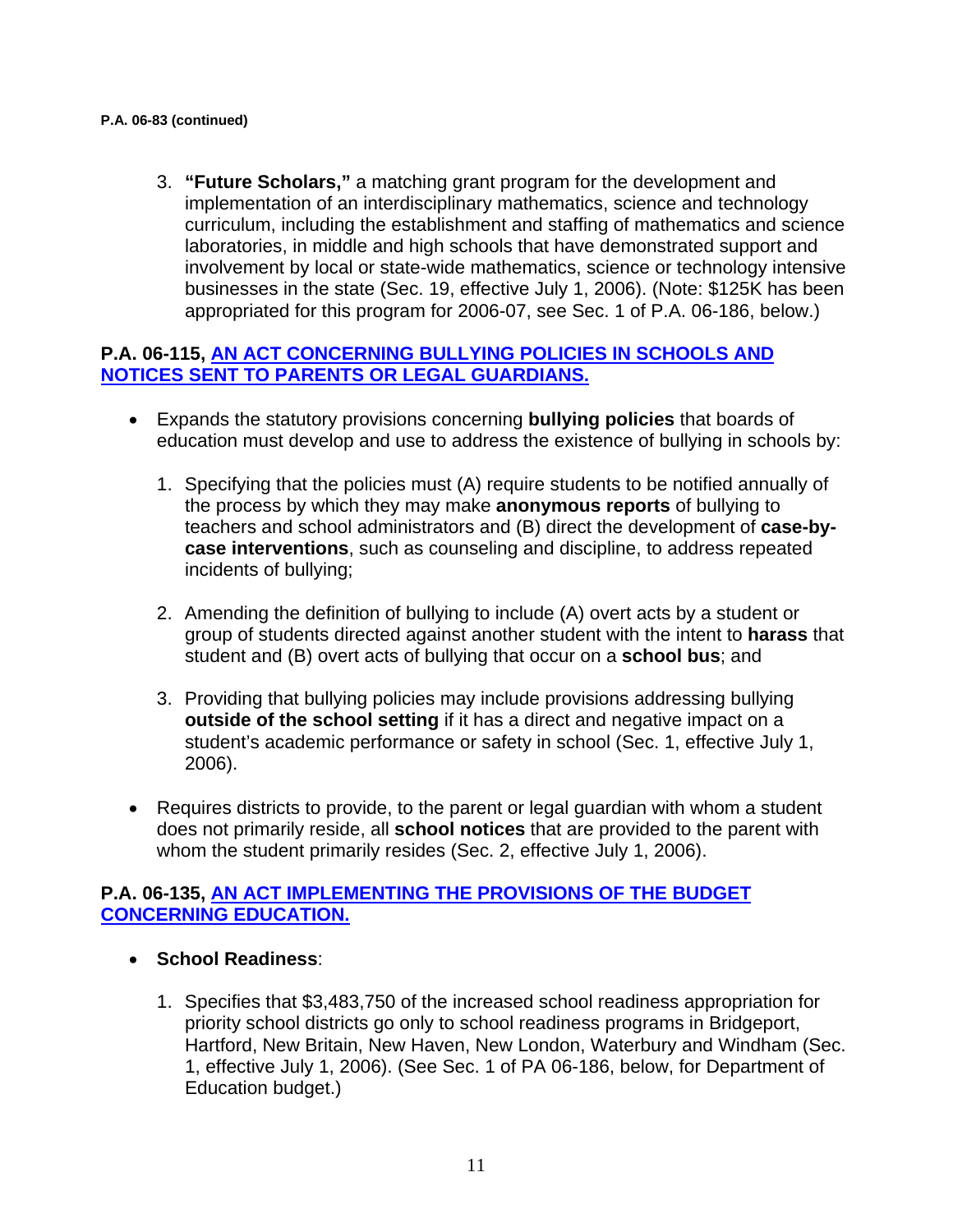#### **P.A. 06-135 (continued)**

- 2. Eliminates some of the restrictions on, and expands, the use by the Department of Education of **school readiness funds** that current and former priority school district towns have **not earmarked for expenditure** by October 1 in any year. Formerly, the department could use up to 70% of the unearmarked funds to provide supplemental grants to other eligible towns and the remaining 30% of the funds for school readiness professional development. The act (A) eliminates the requirement that these funds be distributed on a percentage basis for particular purposes and (B) adds that the funds may also be used to conduct activities related to preschool and kindergarten **student developmental evaluations or assessments** (Sec. 23, effective July 1, 2006).
- 3. Prohibits the Department of Education from providing funding to any **school readiness provider** that (A) on or before January 1, 2004, first entered into a contract with a town to provide school readiness services and is **not accredited** on January 1, 2007, or (B) after January 1, 2004, first entered into a contract with a town to provide school readiness services and does not become accredited by the date three years after the date on which the provider first entered into such a contract (Sec. 24, effective July 1, 2006).
- 4. Requires boards of education and preschool programs that receive state or federal funding to participate, in a manner prescribed by the Commissioner of Education, in the **statewide public school information system**. Such participation shall include, but not be limited to, reporting, by October 1, 2007, and annually thereafter, on student **experiences in preschoo**l programs and the **readiness** of students entering kindergarten and student **progress in kindergarten** (Sec. 22, effective July 1, 2006).
- Provides that the Department of Higher Education, in consultation with the Department of Education, shall develop **alternate route to certification** programs for (1) school administrators and superintendents and (2) early childhood education teachers (Sec. 25, effective July 1, 2006).

#### • **Early Reading Success Program in Priority School Districts**:

- 1. Shifts the focus from providing **reading assistance** to students in grades 4 and 6 to providing such assistance to students in grades 1 to 3, inclusive, and strengthens the provisions concerning personal reading plans. Some examples of how this is being done are by:
	- a. Providing that priority school districts, within available appropriations, (1) require students in grades 1 to 3, inclusive, who are substantially deficient in reading to attend **summer school** and (2) may require such students in grades 4 to 6, inclusive, to attend summer school; and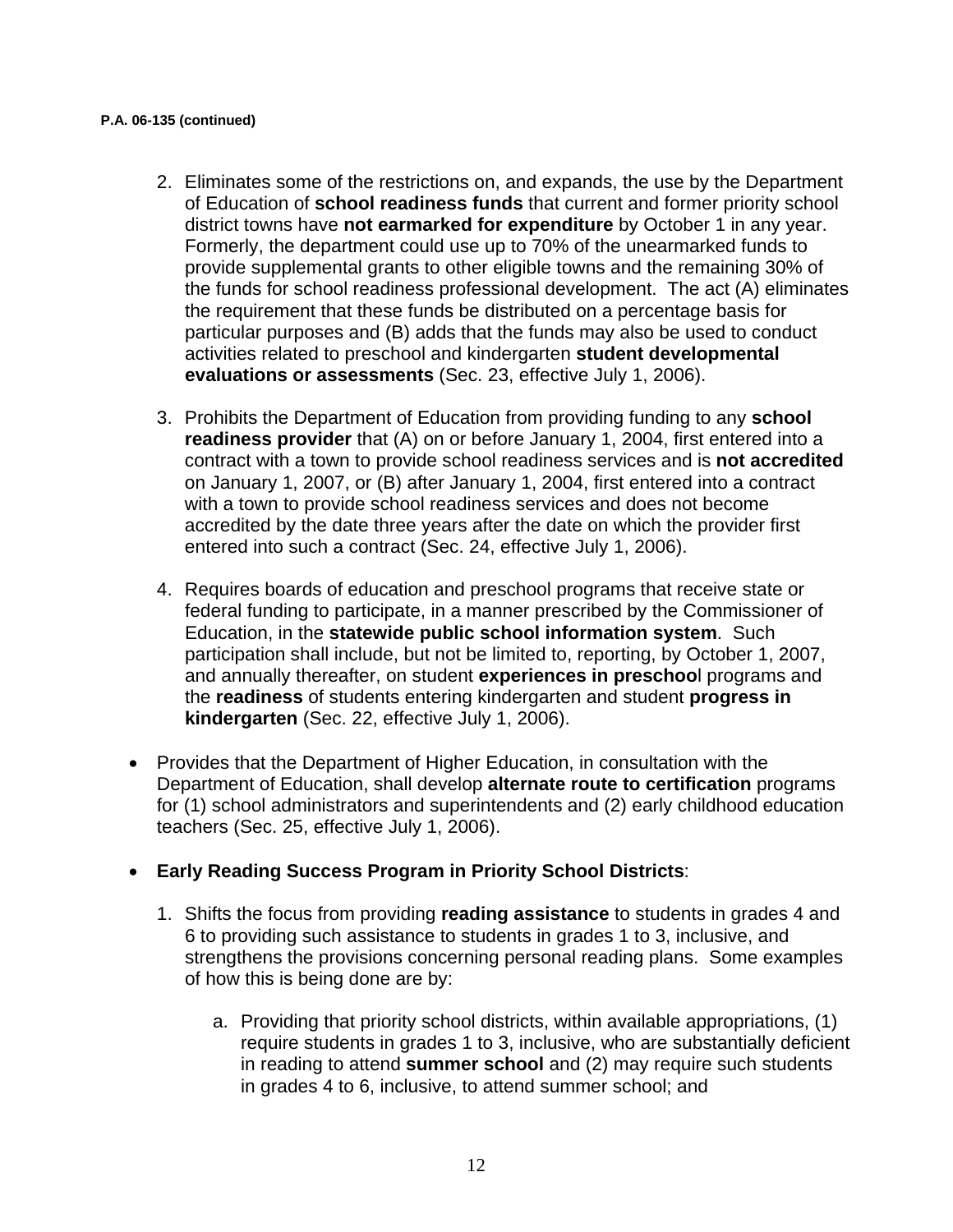#### **P.A. 06-135 (continued)**

- b. Requiring that **personal reading plans** be (1) reviewed and revised after each evaluation of reading skills or Connecticut mastery test (CMT), as appropriate, (2) discussed with the provider of the student's additional instruction, and (3) given to the parent or guardian of the student and include recommendations for reading strategies that the parent or guardian can use at home (Secs. 14 to 16, inclusive, effective June 6, 2006).
- 2. Requires that (A) plans for the expenditure of grant funds for intensive early intervention reading programs provide for **on-site teacher training and coaching** in the implementation of research-based reading instruction and (B) school districts that receive funds for early reading success **report** annually to the Department of Education **on the district's progress toward reducing the achievement gap in reading**, including data on student progress in reading and how such data have been used to guide professional development and the coaching process (Sec. 17, effective July 1, 2007).
- **Interdistrict magnet schools and charter schools**:
	- 1. Allows the Commissioner of Education to make grants for **summer school** programs for **interdistrict magnet school students** within available appropriations for magnet schools, rather than as magnet school supplemental grants (Sec. 3, effective July 1, 2006).
	- 2. Increases the maximum per pupil grant for **transporting children to interdistrict magnet schools** from \$1,200 to \$1,300 (Sec. 12, effective July 1, 2006).
	- 3. Provides that if the amount appropriated for **charter school per student grants** exceeds \$8,000 per student, the grants to each charter school shall be increased proportionately up to a maximum per student increase of \$70. If funds remain after any such increase, they are to be used by the Department of Education for supplemental grants to interdistrict magnet schools (Sec. 26, effective July 1, 2006).

#### • **Foods in Schools**:

- 1. Establishes an **In-Classroom School Breakfast Pilot Program** to assist up to ten severe need schools, as defined by federal law governing school nutrition programs, to establish in-classroom school breakfast programs (Sec. 20, effective July 1, 2006).
- 2. Requires the Department of Education to undertake a number of activities to **promote Connecticut agriculture and foods** to children. Some of the activities are the establishment of a week-long promotional event, Connecticut-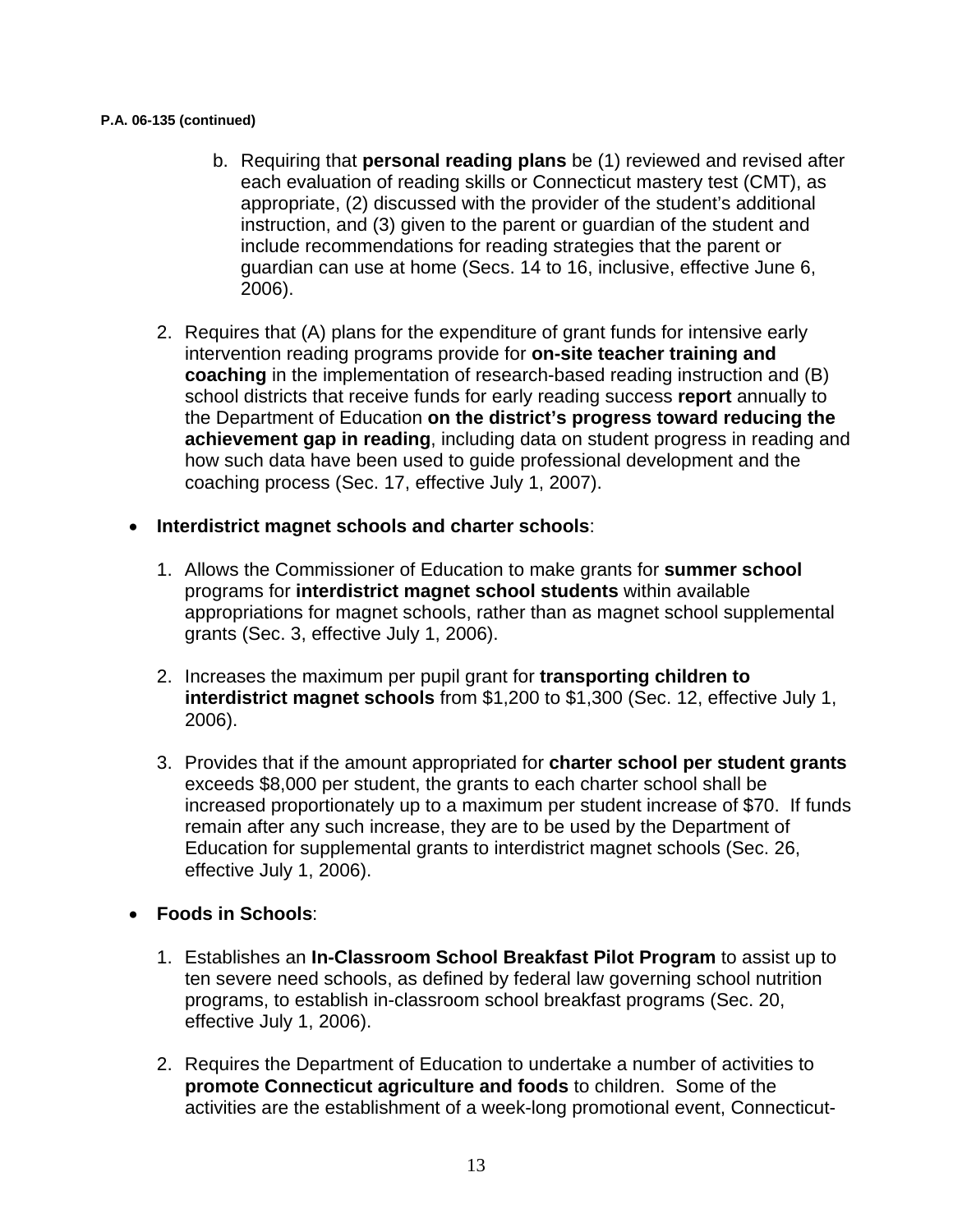Grown for Connecticut Kids Week, and the providing of outreach, guidance and training to districts, parent and teacher organizations, schools and school food service directors concerning the value of, and procedure for purchasing and incorporating into their regular menus, Connecticut-grown farm products (Sec. 21, effective July 1, 2006).

#### • **Other Education Grants and Funding**

- 1. Eliminates the provision that required that the **costs** attributable to conforming to the additional **testing requirements of the No Child Left Behind Act** (NLCB) be paid exclusively from federal funds received by the state and boards of education pursuant to NCLB (Sec. 4, effective July 1, 2006).
- 2. Extends the **minimum expenditure requirement (MER)** through 2006-07 (Sec. 5, effective July 1, 2006).
- 3. Amends the **education cost sharing (ECS)** formula grant to provide that for 2006-07 no town shall receive a grant in an amount that is less than 60% of its target aid and that for each fiscal year thereafter no town shall receive a grant that is less than the grant it received in the prior fiscal year or 60% of its target aid (Sec. 19, effective July 1, 2006).
- 4. Allows new applicants to be eligible for **youth service bureau grants** if they meet certain conditions (Sec. 18, effective June 6, 2006).
- 5. Allocates an additional \$6M annually to current **priority school districts** based on the size of their overall priority school district grant (Sec. 27, effective July 1, 2006).
- Makes certain out-of-state minority students eligible for in-state tuition at public institutions of higher education if they (1) attended for three years and graduated from a Connecticut high school and (2) were sponsored, housed and supported during attendance at the school by a program, such as the **"A Better Chance Program,"** established as a nonprofit organization that gives certain minority students an opportunity to attend school in a different environment (Sec. 6, effective July 1, 2006).

#### **P.A. 06-139, [AN ACT CONCERNING PROTECTION OF MINORS IN THE WORKPLACE](http://www.cga.ct.gov/2006/ACT/PA/2006PA-00139-R00SB-00058-PA.htm)  [AND FOURTEEN-YEAR-OLDS EMPLOYED AS CADDIES.](http://www.cga.ct.gov/2006/ACT/PA/2006PA-00139-R00SB-00058-PA.htm)**

• Allows **minors** who have reached the age of 14 **to be employed as caddies or in a pro shop** at any municipal or private golf course and requires a school superintendent, or an agent designated by the superintendent, upon application and in accordance with procedures established by the State Board of Education, to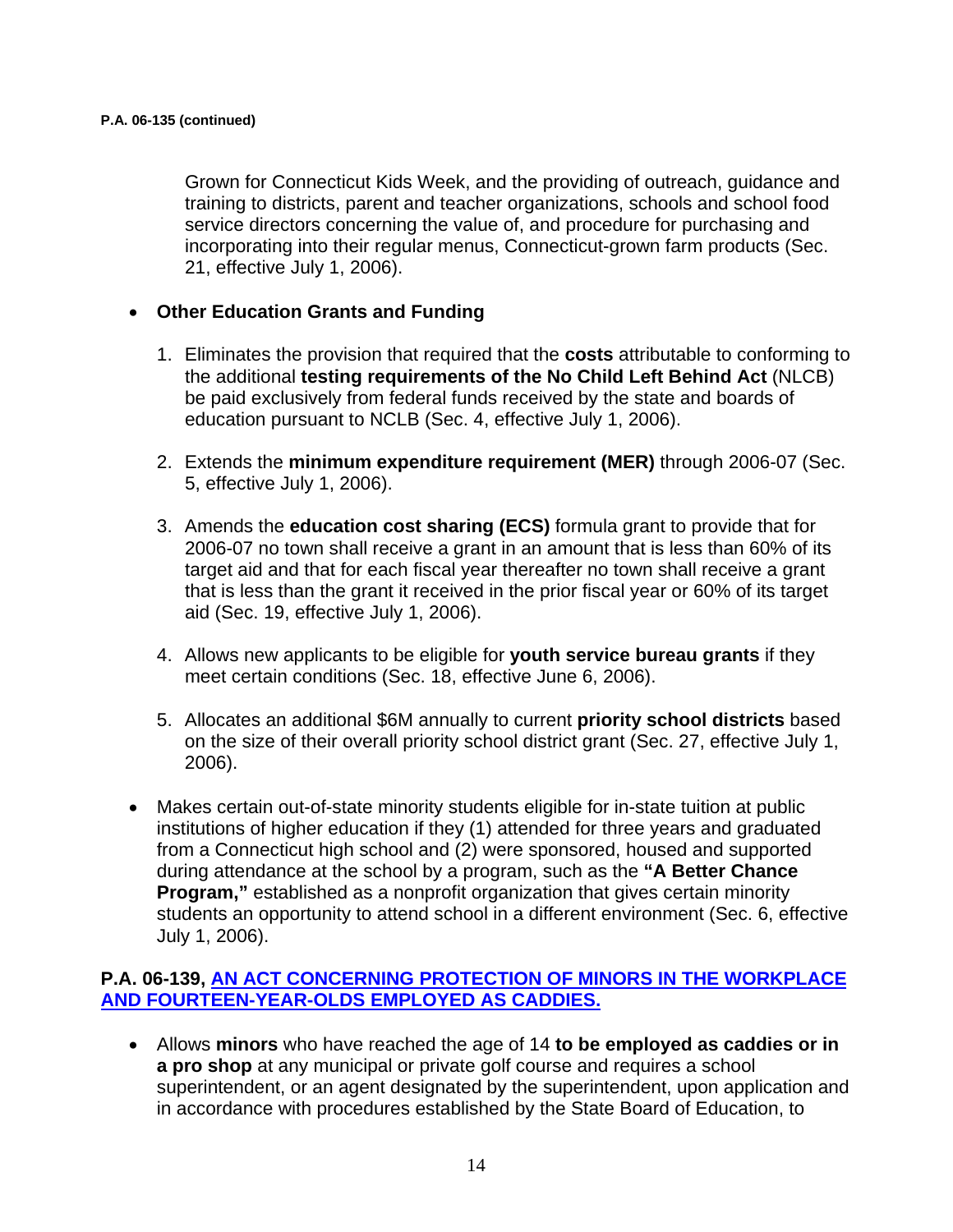#### **P.A. 06-139 (continued)**

furnish to any person desiring to so employ a minor a certificate showing that such minor is 14 years of age or older. Superintendents continue to be required to furnish certificates of age for the employment of minors in other settings at other ages (Secs. 8 and 9, effective June 6, 2006).

• Significantly increases and makes uniform the fines, maximum prison terms, and civil **penalties for violating laws regulating the hours and type of work performed by minors** (Secs. 1 to 7, inclusive, and 10, effective January 1, 2007).

#### **P.A. 06-154, [AN ACT CONCERNING THE EARLY CHILDHOOD EDUCATION](http://www.cga.ct.gov/2006/ACT/PA/2006PA-00154-R00SB-00455-PA.htm)  [WORKFORCE.](http://www.cga.ct.gov/2006/ACT/PA/2006PA-00154-R00SB-00455-PA.htm)**

- Requires the Commissioner of Higher Education, within available appropriations, to expand the capacity of programs for training **early childhood education** teachers through the development of **accelerated alternate route programs** to initial teacher certification with an endorsement in early childhood education (Sec. 1, effective July 1, 2006).
- Requires the Commissioner of Higher Education, in consultation with the Department of Education and others, to define the pre-service and minimum **training requirements and competencies for persons involved in early childhood education**, from birth to five years of age, including requirements for individual levels of early childhood credentialing and licensing (Sec. 1, effective July 1, 2006).

#### **P.A. 06-158, [AN ACT CONCERNING AUTHORIZATION OF STATE GRANT](http://www.cga.ct.gov/2006/ACT/PA/2006PA-00158-R00SB-00636-PA.htm)  [COMMITMENTS FOR SCHOOL BUILDING PROJECTS AND OTHER SCHOOL](http://www.cga.ct.gov/2006/ACT/PA/2006PA-00158-R00SB-00636-PA.htm)  [CONSTRUCTION PROVISIONS.](http://www.cga.ct.gov/2006/ACT/PA/2006PA-00158-R00SB-00636-PA.htm)**

- Authorizes the Commissioner of Education to enter into **grant commitments** for school construction projects, including previously authorized projects that have changed substantially in scope or cost, and enacts **special provisions for individual school construction projects** (Secs. 1 to 3, inclusive, and 13 to 32, inclusive, effective June 6, 2006, except that Sec. 30 is effective July 1, 2006).
- Defines a **"turn-key purchase"** as the purchase of a facility that a party has agreed to construct or renovate and deliver as fully completed in accordance with an agreement between that party and a purchasing school district and amends the provisions concerning school construction grant calculations to specifically include these types of purchases and establish requirements for eligibility for state construction grants for them (Secs. 4 and 8, effective July 1, 2006).
- Makes biennial, rather than annual, school district and Department of Education **reporting on the condition of school facilities** and actions to implement long-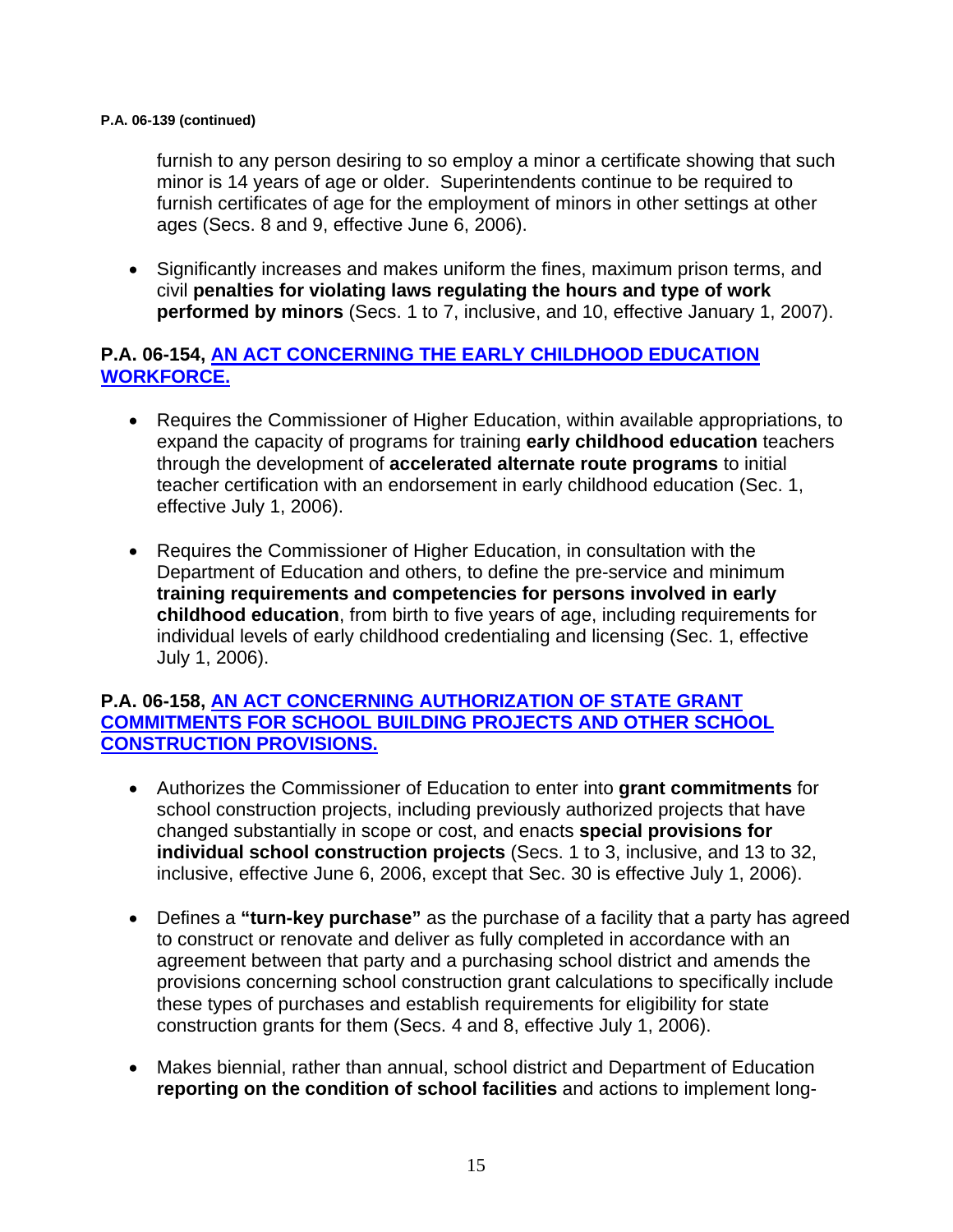#### **P.A. 06-158 (continued)**

term school building programs and indoor air quality programs (Sec. 5, effective July 1, 2006).

- Provides that up to 2% of the bond authorization for grants to upgrade or install **wiring**, including electrical wiring, cable or other distribution systems and infrastructure improvements to support **telecommunications** and other information transmission equipment **for educational purposes**, may be used by the Department of Education for such purposes at the **technical high schools** (Sec. 7, effective July 1, 2006).
- Limits the school construction grant eligibility of **construction change orders**. For projects authorized after July 1, 2006, with total authorized project costs greater than \$10M, if total construction change orders or other change directives otherwise eligible for grant assistance exceed 5% of the authorized total project cost, only 50% of the change orders or other change directives in excess of such 5% are eligible for grant assistance assuming they meet all other eligibility requirements (Sec. 8, effective July 1, 2006).
- Prohibits school construction projects from being resubmitted to the legislature for **supplemental authorizations** due to changes in project cost or scope more than two times (Sec. 9, effective July 1, 2006).
- Prohibits projects initially authorized as standard construction projects from later being reauthorized as interdistrict **magnet schools** and receiving a higher percentage of **reimbursement** than that determined at the time of the initial authorization (Sec. 9, effective July 1, 2006).
- Modifies the school construction grant provisions concerning the repayment to the state of certain state funds when a **town redirects the use of a school** to an otherthan-public-school use. Formerly, projects for roof replacements, for portable classrooms, to correct safety, health and other code violations or to remedy certified school indoor air quality emergencies were exempted from these repayment provisions. Under this act roof replacement and portable classroom projects are no longer exempted, but the other types of projects continue to be exempted (Sec. 9, effective July 1, 2006).
- Enacts extensive requirements pertaining to **contracts with consultants to render independent architectural services** for projects receiving state school construction grant assistance. Towns that fail to adhere to the provisions of this section will be assessed a 10% reduction in the amount of their construction grants. Some examples of the new requirements are that:
	- 1. The consultant must agree to perform services as an independent contractor and in a good and workmanlike manner, consistent with (A) the instructions,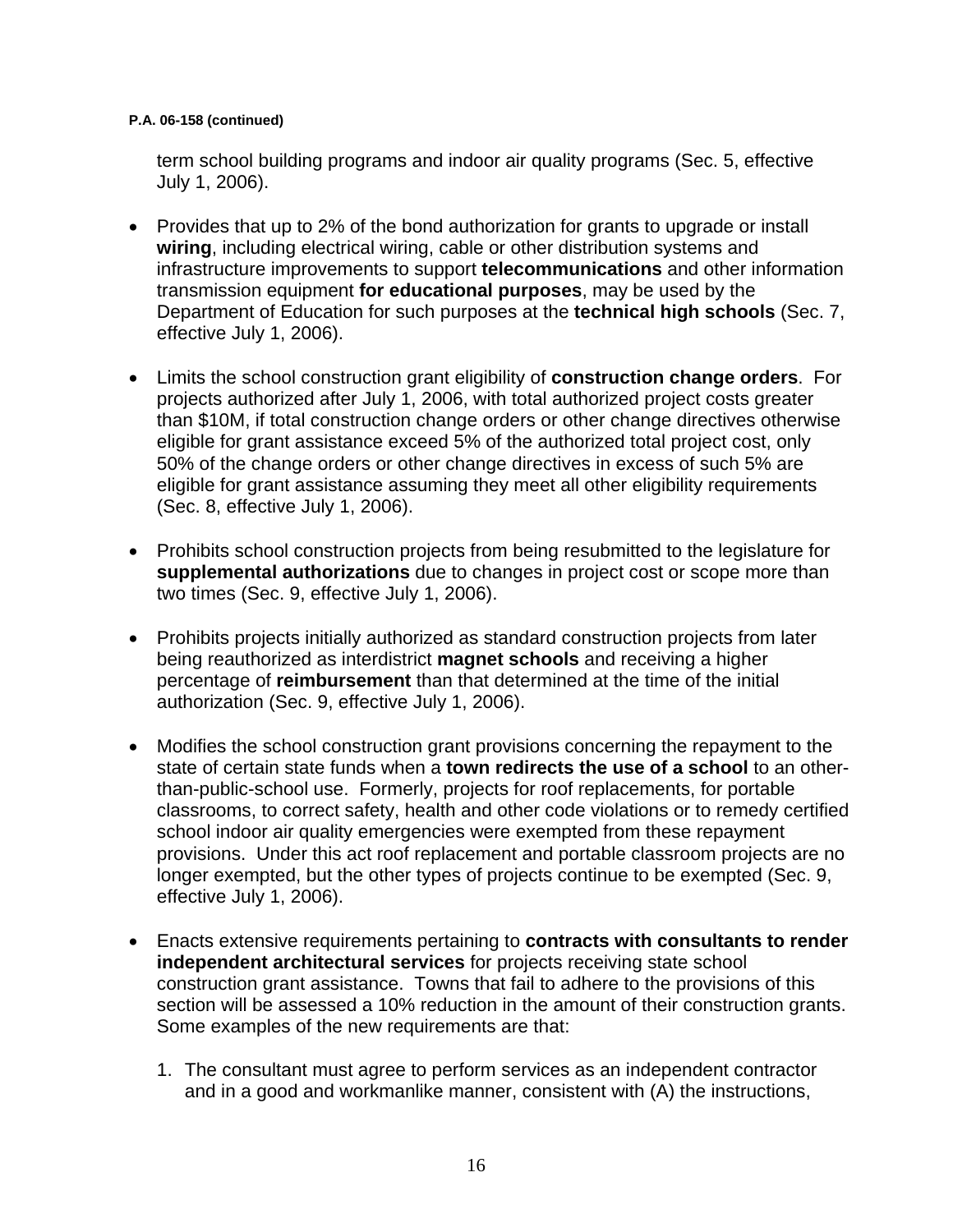#### **P.A. 06-158 (continued)**

guidance and directions provided by the town, (B) the terms and conditions of the services agreement, (C) the highest prevailing applicable professional or industry standards, (D) sound architectural practices, and (E) any applicable laws, rules, regulations, etc.;

- 2. The service agreements shall not limit the liability of the consultant for errors and omissions related to the performance of the services;
- 3. The consultant may not use, publish, distribute, sell or divulge any information obtained through the service agreement for the consultant's own purposes or for the benefit of the firm without prior written consent; and
- 4. All reports or other work prepared by the consultant while performing services under the agreement shall be owned solely and exclusively by the town and the Department of Education and cannot be used by the consultant for any purposes beyond the scope of the service agreement without prior written consent of the town (Sec. 10, effective July 1, 2006).
- Amends the state's **design-build pilot program,** which allows the State Board of Education to authorize up to two school construction projects a year to use a design-build contract to undertake a school construction project, by:
	- 1. Extending the program through June 30, 2007;
	- 2. Permitting the program to include renovation projects. Formerly it was limited to new school construction; and
	- 3. Requiring the State Board to submit a report on the efficiency and efficacy of using the design-build approach to the General Assembly on or before January 15, 2008 (Sec. 11, effective June 6, 2006).
- Requires the Department of Education to develop a series of **standard school construction contracts** that, upon completion, towns may use when contracting for school building projects receiving state assistance (Sec. 12, effective July 1, 2006).
- Requires the Department of Education to provide **leadership and guidance** to school construction grant recipients concerning the efficient and effective means for constructing and renovating school buildings (Sec. 12, effective July 1, 2006).

*(Note: In light of this public act's many new provisions and their impact on the school construction grant process and the grant eligibility of certain costs, it is recommended that you review the legislation itself, especially sections 8 to 10, inclusive.)*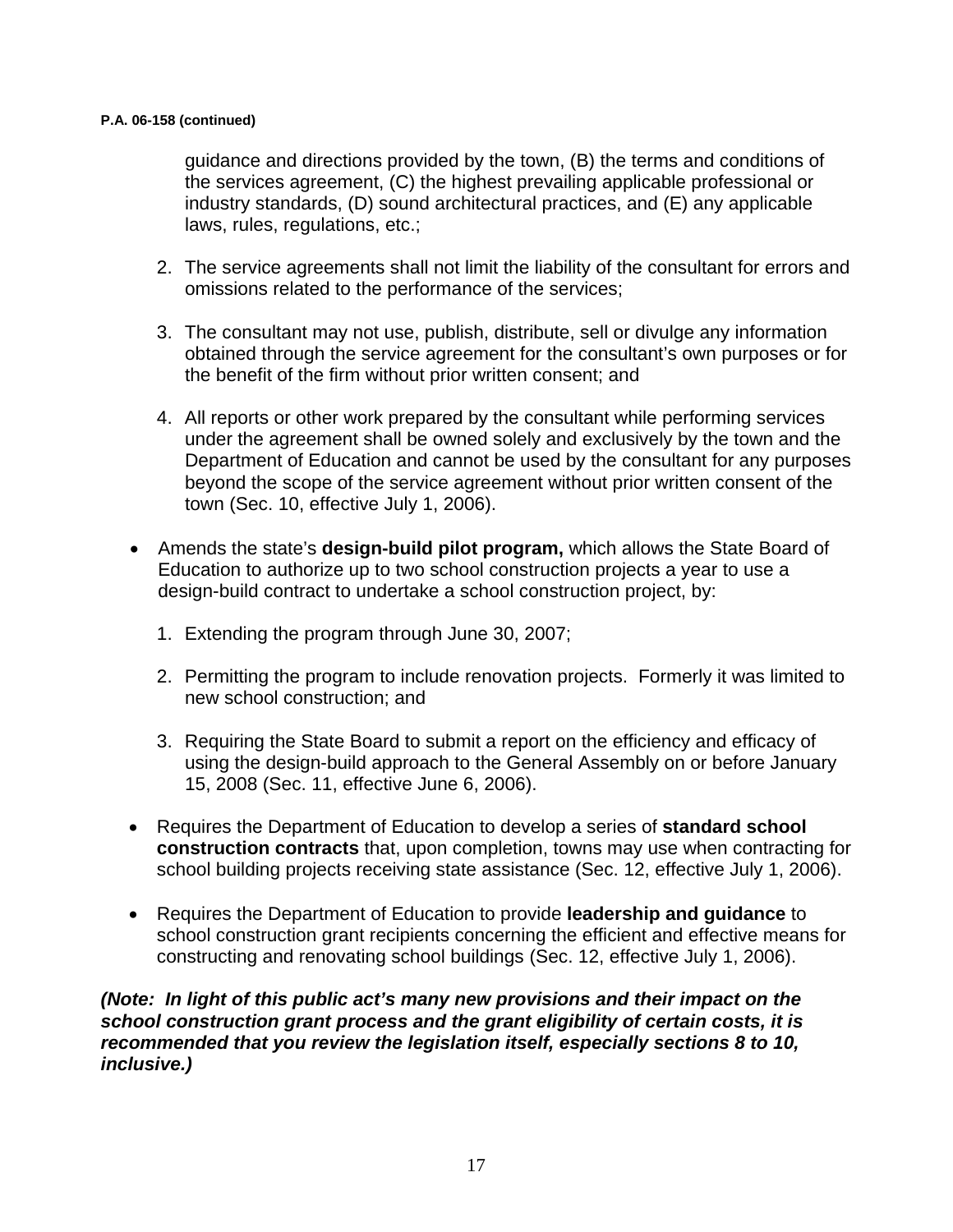## **P.A. 06-167, [AN ACT CONCERNING PARENTAL INVOLVEMENT REPORTING IN](http://www.cga.ct.gov/2006/ACT/PA/2006PA-00167-R00HB-05513-PA.htm)  [SCHOOL PROFILES.](http://www.cga.ct.gov/2006/ACT/PA/2006PA-00167-R00HB-05513-PA.htm)**

• Requires superintendents to include in the narrative portion of the **strategic school profile report** information about **parental involvement** in schools and whether the district has taken measures to improve parental involvement, including, but not limited to, employment of methods to engage parents in the planning and improvement of school programs and methods to increase support to parents working at home with their children on learning activities (Sec. 1, effective July 1, 2006).

#### **P.A. 06-182, [AN ACT CONCERNING YOUTH POLICY AND THE KINSHIP NAVIGATOR](http://www.cga.ct.gov/2006/ACT/PA/2006PA-00182-R00HB-05532-PA.htm)  [PROGRAM.](http://www.cga.ct.gov/2006/ACT/PA/2006PA-00182-R00HB-05532-PA.htm)**

• Requires the Office of Workforce Competitiveness to convene a **youth futures committee**, which includes the Commissioner of Education or a designee. Among its tasks, the committee is to develop guidelines for the delivery of services that incorporate best practices based on defined, developmentally appropriate, positive outcomes for youth relating to health, safety and education, which include, but are not limited to, improved school attendance, improved academic and technical proficiencies and improvement in the percentage of youth obtaining a high school diploma or its equivalent. The committee is to report to the General Assembly on or before January 1, 2008 (Sec. 1, effective June 7, 2006).

#### **P.A. 06-186, [AN ACT MAKING ADJUSTMENTS TO STATE EXPENDITURES AND](http://www.cga.ct.gov/2006/ACT/PA/2006PA-00186-R00HB-05845-PA.htm)  [REVENUES FOR THE BIENNIUM ENDING JUNE 30, 2007.](http://www.cga.ct.gov/2006/ACT/PA/2006PA-00186-R00HB-05845-PA.htm)**

- Increases **general fund appropriations for the Department of Education** for 2006-07 by approximately \$52M, a 2.3% increase over the previous 2006-07 budget. Included in these appropriations are increases for special education excess cost-student based (\$20M), priority school districts (\$12M, with about \$6M allocated for school readiness programs and \$6M allocated for the priority school district grant), charter schools (\$6M, with \$2.3M for two new charter schools to begin operations and the balance for an increase in enrollment growth), and magnet school transportation (\$500K).
- Adds funding for (1) **new** grant **initiatives** for school nutrition (\$3M) (see P.A. 06- 63, above) and after-school programs (\$3M), (2) the establishment of a program to promote Connecticut agriculture and foods to children (\$100K) (see Sec. 21 of P.A. 06-135, above), and (3) three pilot programs to address some of the state's employment needs (see Secs. 17 to 19, inclusive, of P.A. 06-83, above). Grants for transportation, excess cost-student based, adult education, health services and regional educational service center (RESC) leases may be proportionately reduced to stay within available appropriations.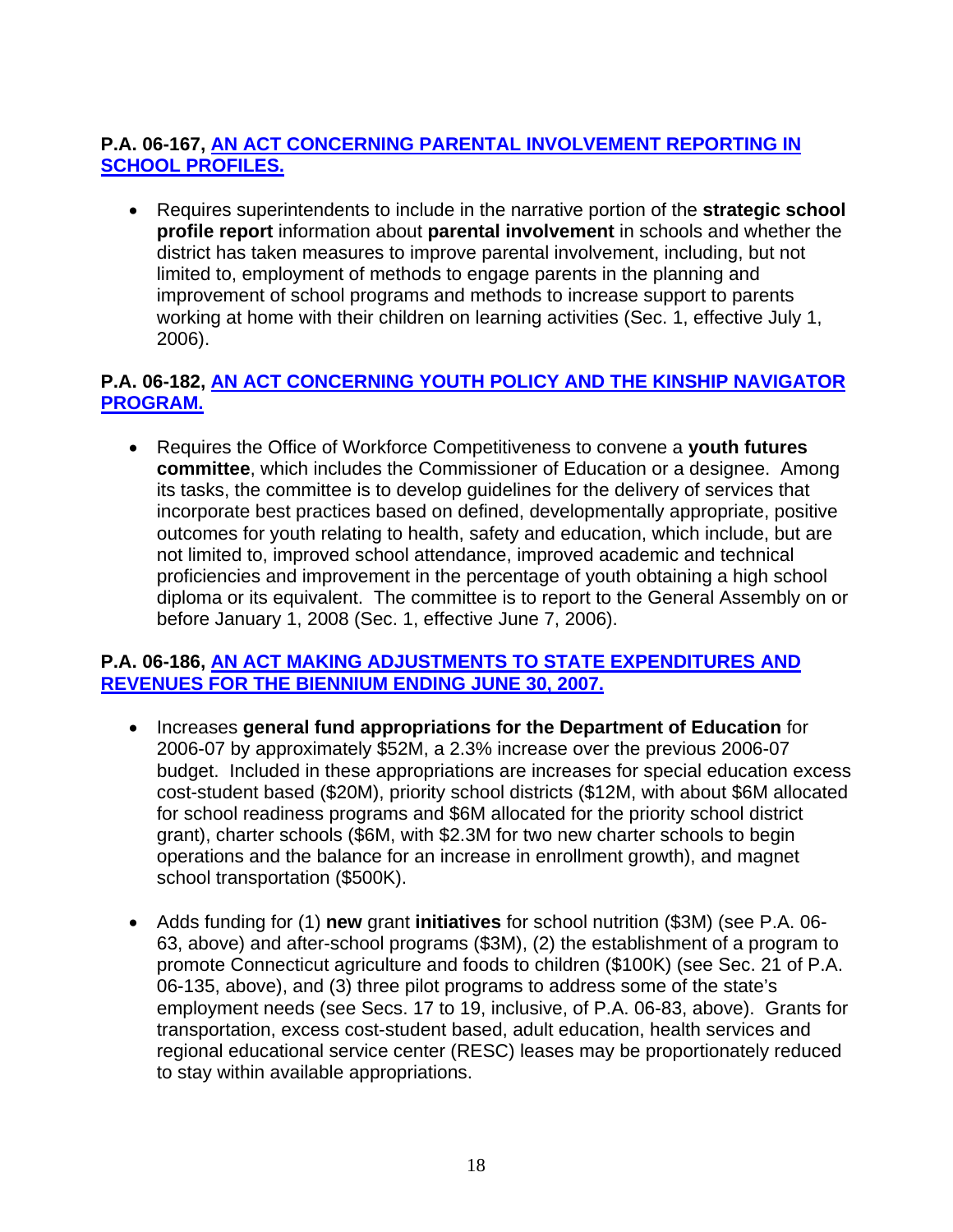*(Note: Updated 2006-2007 state budget information is available at*  http://www.state.ct.us/sde/dgm/report1/BUD06-07.HTM. *Town-by-town education cost sharing (ECS) estimated entitlements are also available from this site.)* 

#### **P.A. 06-188, [AN ACT CONCERNING SOCIAL SERVICES AND PUBLIC HEALTH](http://www.cga.ct.gov/2006/ACT/PA/2006PA-00188-R00SB-00703-PA.htm)  [BUDGET IMPLEMENTATION PROVISIONS.](http://www.cga.ct.gov/2006/ACT/PA/2006PA-00188-R00SB-00703-PA.htm)**

- Provides that on and after July 1, 2006, **Medicaid reimbursement** received by boards of education from the Department of Social Services shall not be deducted from certain special education grants, including the excess cost grant. The Medicaid reimbursement is provided under the **School Based Child Health** (SBCH) program and is for board of education expenditures for Medicaid-covered services that must be provided to children requiring special education (Sec. 10, effective July 1, 2006).
- Specifies that, for purposes of Medicaid reimbursement, certain items of **durable medical equipment** recommended by a planning and placement team and specified in an individualized education program may be subject to prior authorization requirements established by the Commissioner of Social Services under the SBCH program (Sec. 26, effective July 1, 2006).
- Eliminates the requirement that **diagnostic and evaluation services** eligible for reimbursement under the SBCH program need to be specified on the individualized education program, but retains the requirement that they be recommended by the planning and placement team (Sec. 26, effective July 1, 2006).
- Increases the nonvoting ex-officio membership of the state's **Behavioral Health Partnership Oversight Council** by adding, among others, an individual appointed by the Commissioner of Education to represent the Department of Education (Sec. 28, effective July 1, 2006).

#### **P.A. 06-190, [AN ACT AUTHORIZING MEMBERS OF THE TEACHERS' RETIREMENT](http://www.cga.ct.gov/2006/ACT/PA/2006PA-00190-R00HB-05723-PA.htm)  [SYSTEM TO CONTRIBUTE TO RETIREMENT INCENTIVE PLANS FOR TEACHERS](http://www.cga.ct.gov/2006/ACT/PA/2006PA-00190-R00HB-05723-PA.htm)  [AND TO PURCHASE RETIREMENT CREDIT FOR CERTAIN SERVICE AS ASSISTANT](http://www.cga.ct.gov/2006/ACT/PA/2006PA-00190-R00HB-05723-PA.htm)  [SOCIAL WORKERS.](http://www.cga.ct.gov/2006/ACT/PA/2006PA-00190-R00HB-05723-PA.htm)**

• Makes a several **changes to the Teachers' Retirement System** (TRS) concerning (1) retirement incentive plans for teachers, (2) the purchase of additional credited service, (3) the commencement date of the initial payment of benefits, (4) options available to certain surviving spouses of TRS members and (5) health benefit plans and participation in Medicare Part B medical insurance (Secs. 1 to 6, inclusive, effective July 1, 2006).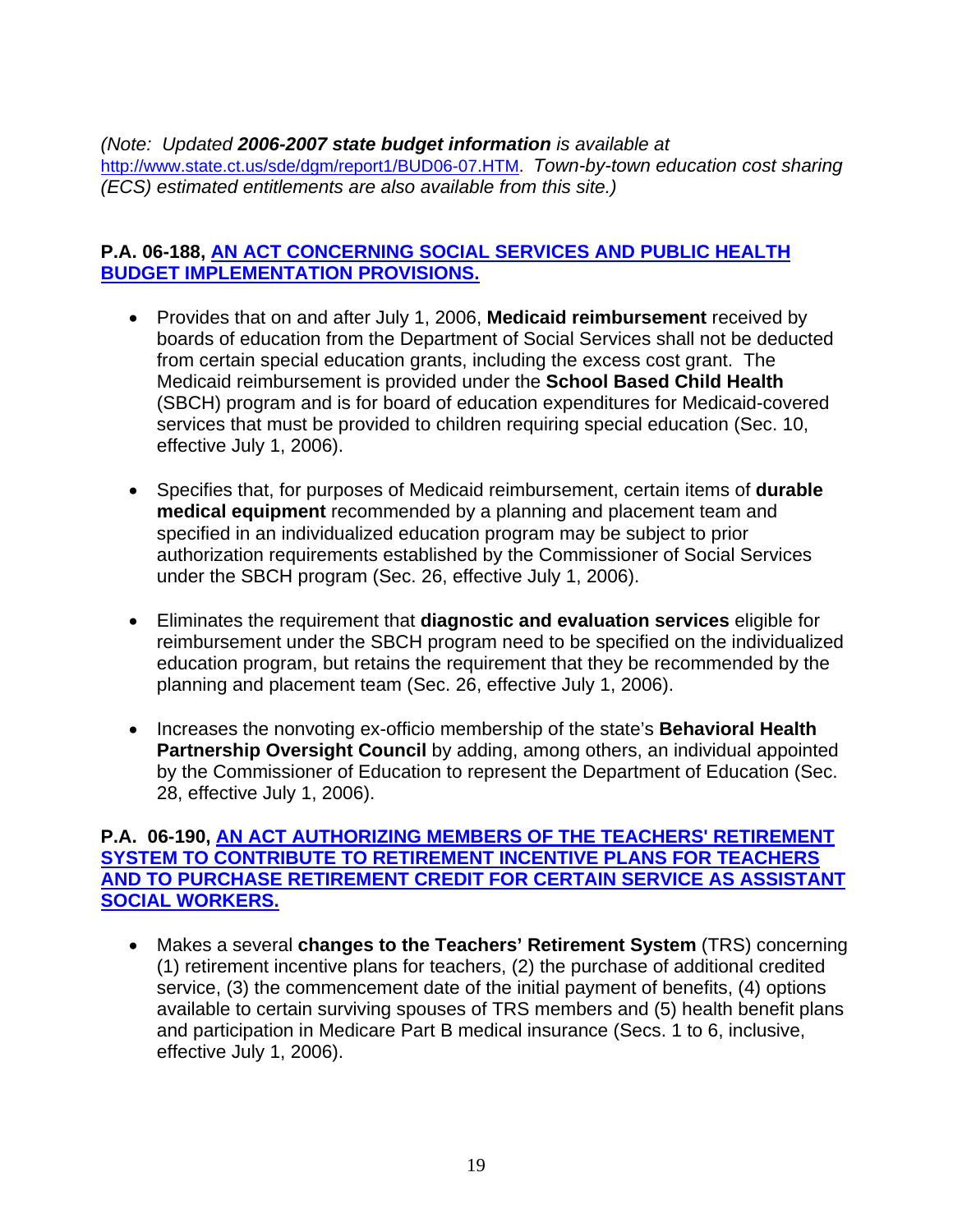#### **P.A. 06-192, [AN ACT CONCERNING MINOR REVISIONS TO THE EDUCATION](http://www.cga.ct.gov/2006/ACT/PA/2006PA-00192-R00HB-05758-PA.htm)  [STATUTES.](http://www.cga.ct.gov/2006/ACT/PA/2006PA-00192-R00HB-05758-PA.htm)**

#### • **Teachers**

- 1. Allows students enrolled in teacher preparation programs in Connecticut institutions of higher education to do **student teaching in foreign countries**. In order to do this, (A) there must be a written cooperative agreement between the Connecticut institution of higher education and the institution of higher education in the foreign country and (B) the State Board of Education and Board of Governors for Higher Education must have approved the Connecticut teacher preparation program to enter into such an agreement (Sec. 2, effective July 1, 2006).
- 2. Allows the State Board of Education to issue durational shortage area permits to individuals who are qualified **graduates of a national corps of teachers' training program** and who teach in the public schools in Hartford, Bridgeport and New Haven in positions where no certified teacher suitable to the position is available (Sec. 3, effective July 1, 2006).
- 3. Adds to the provisions for the **rehiring of retired teachers** in subject shortage areas by requiring that the board of education must certify to the Teachers' Retirement Board that no qualified candidates are available (Sec. 13, effective July 1, 2006).

## • **School Districts**

- 1. Requires (A) **Unified School District #1** within the Department of Correction to send the education records of a **student** transferring out of that district to the student's new school district and (B) the new district, not later than 30 days after receiving the student's education records, to credit the student for all instruction received in Unified School District #1 (Sec. 1, effective July 1, 2006).
- 2. Permits **regional boards of education** to establish **reserve funds** for (A) capital and nonrecurring expenditures and (B) accrued liabilities for employee sick leave and severance benefits (Secs. 4 and 5, effective June 7, 2006).
- 3. Provides that boards of education and public libraries that are designated by the Commission for Educational Technology for connection to the **Connecticut Education Network** be deemed to have authorized the commission, or its designee, to submit an application for **universal service funds** on its behalf and makes technical changes concerning the activities of the commission (Sec. 8, effective July 1, 2006).
- 4. Requires each board of education, as may be designated by the Commissioner of Education, to participate in national or international **measures of student**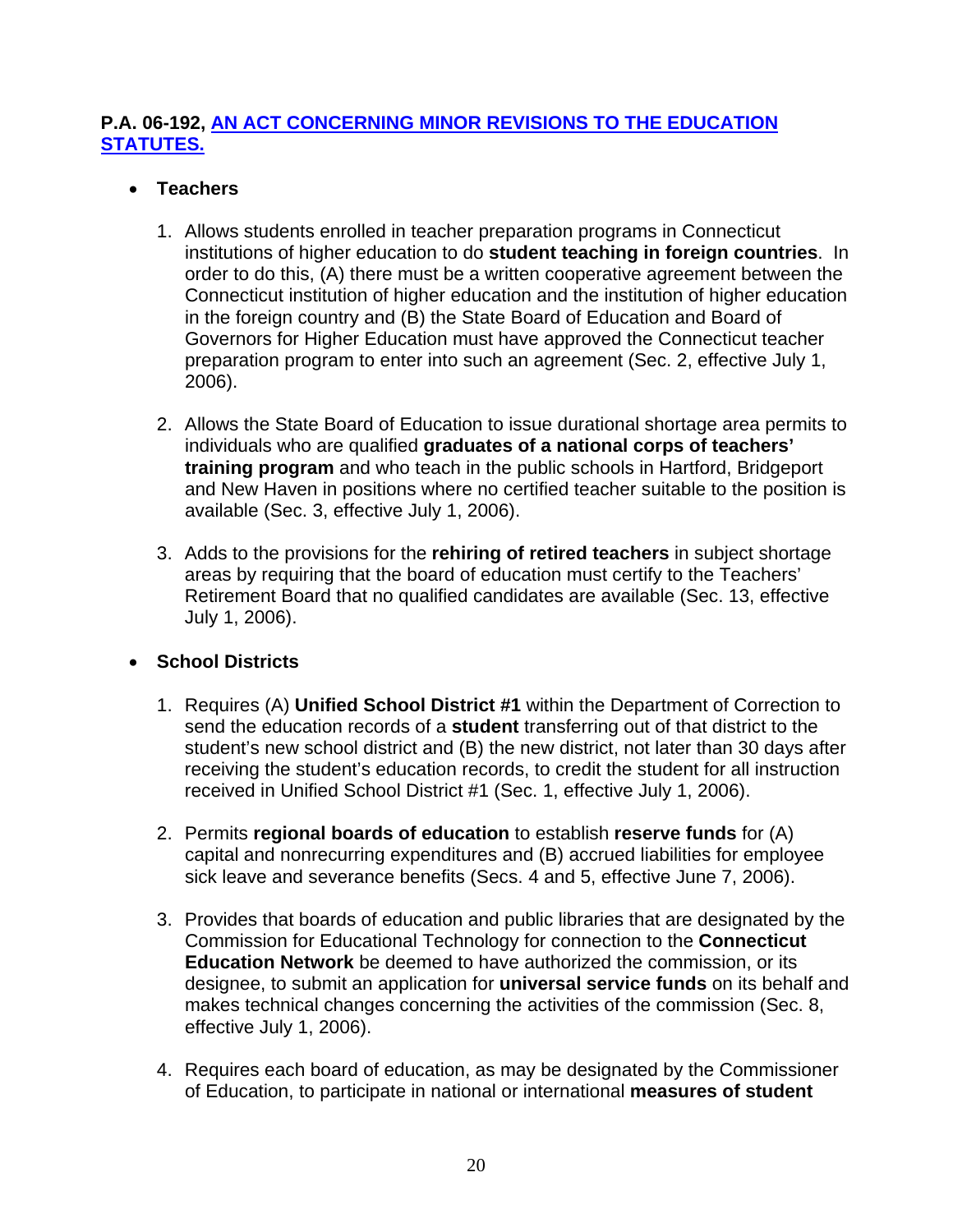**progress** as may be determined by the commissioner (Sec. 10, effective July 1, 2006).

#### • **Department of Education**

- 1. Requires the department, within available resources, to review and report to the General Assembly by January 1, 2007, on programs in states other than Connecticut for their effectiveness in reducing the **drop-out and suspension rates** for those students at risk of dropping out or being suspended from school (Sec. 6, effective July 1, 2006).
- 2. Requires the department to encourage the use of **regional educational service centers (RESCs) as providers of goods and services** for boards of education and allows the department to award special consideration to grant applications that indicate the use of services of RESCs or joint purchasing agreements among boards of education for the purpose of purchasing instructional or other supplies, testing materials, food or food services (Sec. 11, effective July 1, 2006).
- 3. Requires the department and the state's after-school committee to develop and apply appropriate evaluation procedures to measure the **effectiveness of the after-school grant program** (Sec. 12, effective July 1, 2006).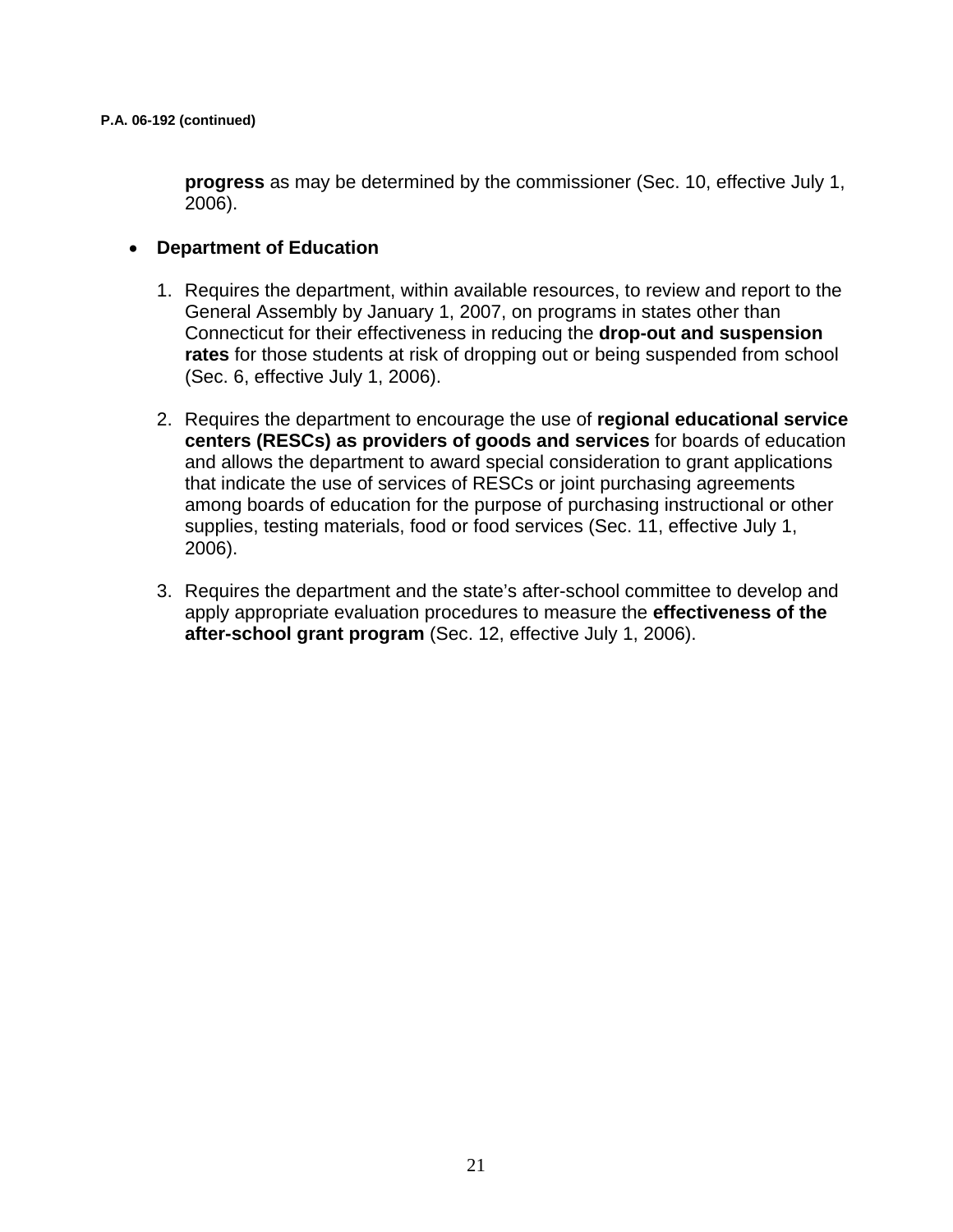**OTHER PUBLIC AND SPECIAL ACTS** 

## **P.A. 06-16, [AN ACT CONCERNING TRUTH IN MUSIC ADVERTISING.](http://www.cga.ct.gov/2006/ACT/PA/2006PA-00016-R00HB-05801-PA.htm)**

• Prohibits, with certain exceptions, individuals from advertising or conducting a **live musical performance or production** through the use of a false, deceptive or misleading affiliation, connection or association between a performing group and a recording group. For purposes of this act, a "performing group" means a vocal or instrumental group seeking to use the name of another vocal or instrumental group that has previously released a commercial sound recording under that name (Sec. 1, effective July 1, 2006).

#### **P.A. 06-92, [AN ACT CONCERNING THE DEPARTMENT OF MENTAL RETARDATION.](http://www.cga.ct.gov/2006/ACT/PA/2006PA-00092-R00HB-05478-PA.htm)**

- Requires the Commissioner of Mental Retardation to solicit input regarding a **name change for the Department of Mental Retardation** and report its findings and recommendations to the Governor and General Assembly not later than January 1, 2007 (Sec. 1, effective May 30, 2006).
- Provides that the absence of a diagnosis of, or reference to, mental retardation, intellectual disability or developmental disability within an individual's school records or medical records shall not preclude the Department of Mental Retardation from making a **finding of mental retardation** (Sec. 2, effective October 1, 2006).

#### **P.A. 06-130, [AN ACT CONCERNING THE DEPARTMENT OF MOTOR VEHICLES.](http://www.cga.ct.gov/2006/ACT/PA/2006PA-00130-R00SB-00328-PA.htm)**

- Provides that individuals who are assigned drivers in a **Safe Ride Program** sponsored by the American Red Cross, the Boy Scouts of America or another national public service organization are exempt from the restriction that 16- and 17 year-olds may not operate motor vehicles from midnight until 5:00 a.m. of the same day (Sec. 9, effective June 2, 2006).
- Authorizes the Commissioner of Motor Vehicles to furnish to any board of education or to any public or private organization that is actively engaged in providing public transportation, including the **transportation of school children**, a report containing the **names and motor vehicle operator license numbers** of each person who has been issued an operator's license with one or more endorsements authorizing such person to transport passengers, but whose **license or any such endorsement has been withdrawn, suspended or revoked** by the commissioner. The report is to be issued and updated periodically. Formerly, upon the request of a board of education or person to whom a town had awarded a contract for the transportation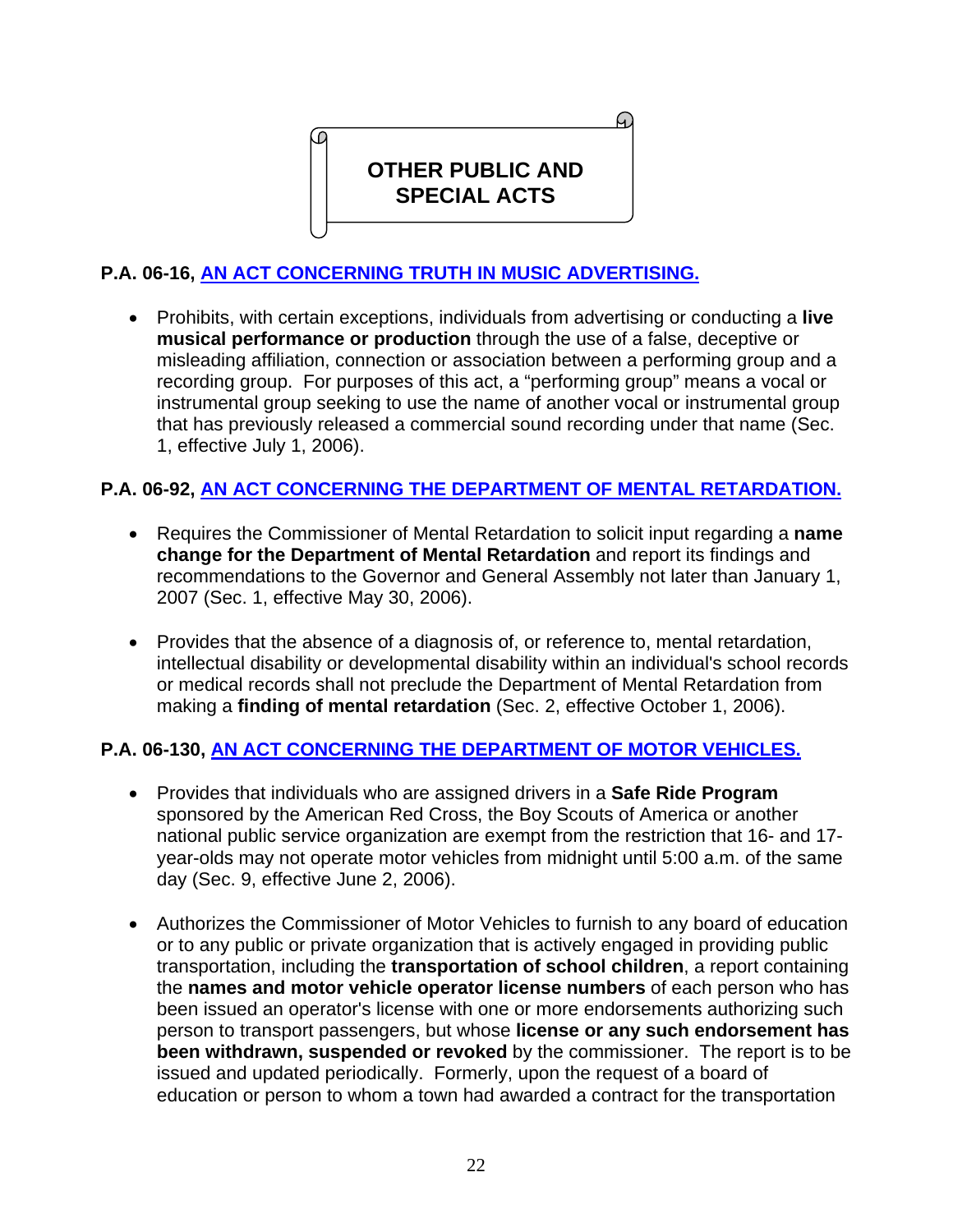of school children, the commissioner had to provide bimonthly the names of individuals whose passenger and school endorsement had been suspended or revoked (Secs. 10 and 11, effective October 1, 2006).

- Prohibits the Commissioner of Motor Vehicles from registering a **student transportation vehicle**, and prohibits anyone from operating such a vehicle, until the owner or the lessee of the vehicle has procured insurance or a bond satisfactory to the commissioner to meet certain minimum liability requirements. This provision adds student transportation vehicles to the list of other public service vehicles, including school buses, that cannot be registered or operated without insurance (Sec. 13, effective June 2, 2006).
- Makes a technical change regarding the numbers of **hours of behind-the-wheel instruction** a board of education course in motor vehicle operation and highway safety may include (Sec. 3, effective June 2, 2006).

*(For further information about this public act, please contact Sharon Geanuracos, Bureau of Legal Services, Department of Motor Vehicles, at (860) 806-6187 or [Sharon.geanuracos@dmvct.org](mailto:Sharon.geanuracos@dmvct.org).)* 

#### **P.A. 06-132, [AN ACT CONCERNING PUBLIC AGENCY TERMINATION, SUSPENSION](http://www.cga.ct.gov/2006/ACT/PA/2006PA-00132-R00HB-05652-PA.htm)  [OR SEPARATION AGREEMENTS.](http://www.cga.ct.gov/2006/ACT/PA/2006PA-00132-R00HB-05652-PA.htm)**

• Provides that certain **agreements** entered into by a public agency with an employee or personal services contractor are **subject to disclosure** under the Freedom of Information Act. The agreements subject to this act are those **providing for the termination, suspension or separation from employment** of an employee, or the termination or suspension of the provision of personal services by a contractor, as the case may be, **that contain a confidentiality provision** that prohibits or restricts the public agency from disclosing the existence of the agreement or the cause or causes for the termination, suspension or separation including, but not limited to, alleged or substantiated sexual abuse, sexual harassment, sexual exploitation or sexual assault by such employee or contractor (Sec. 1, effective October 1, 2006).

#### **P.A. 06-134, [AN ACT CONCERNING CONSTRUCTION OVERSIGHT AT THE](http://www.cga.ct.gov/2006/ACT/PA/2006PA-00134-R00HB-05695-PA.htm)  [UNIVERSITY OF CONNECTICUT AND THE PREQUALIFICATION OF SUBSTANTIAL](http://www.cga.ct.gov/2006/ACT/PA/2006PA-00134-R00HB-05695-PA.htm)  [CONTRACTORS.](http://www.cga.ct.gov/2006/ACT/PA/2006PA-00134-R00HB-05695-PA.htm)**

• Amends provisions concerning the **prequalification and evaluation of contractors** who enter into certain contracts for the construction, reconstruction, alteration, remodeling, repair or demolition of public buildings. The changes include, but are not limited to, adding in provisions for substantial contractors, i.e., persons who perform work with a value in excess of \$500K for a contractor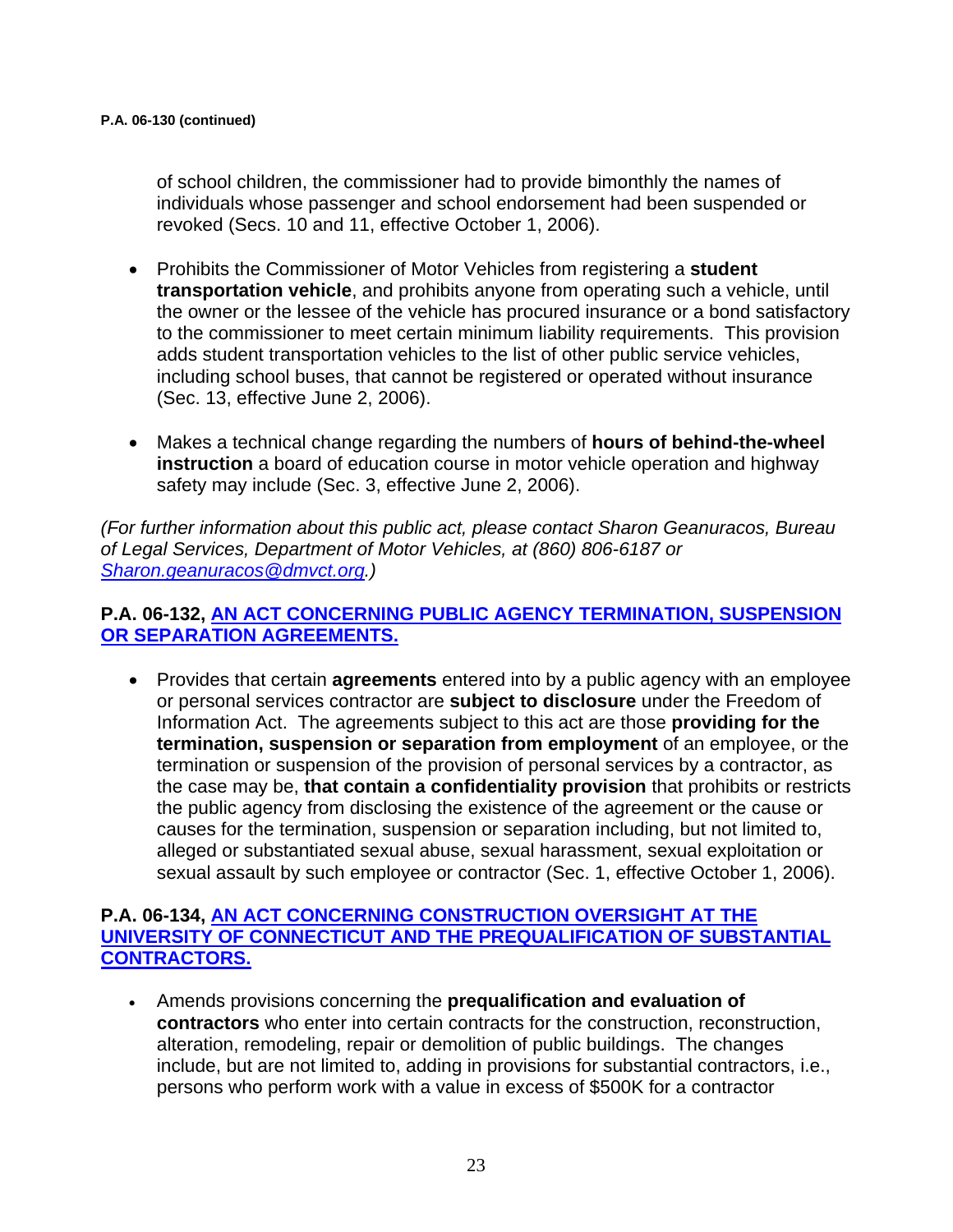#### **P.A. 06-134 (continued)**

pursuant to a contract for work for the state or a municipality which is estimated to cost more than \$500K. (Secs. 22 to 24, inclusive, effective October 1, 2007).

#### **P. A. 06-138, [AN ACT CONCERNING THE LOWERING OF THE FLAG.](http://www.cga.ct.gov/2006/ACT/PA/2006PA-00138-R00SB-00170-PA.htm)**

• Specifies that whenever the Governor prescribes that the state flag be flown at halfstaff for a period following the death in the line of duty of a member of the armed forces, the Governor shall also prescribe that the **national flag** be flown at half-staff for the same period (Sec. 1, effective October 1, 2006).

#### **P.A. 06-145, [AN ACT CONCERNING TAX CREDITS FOR DONATIONS OF COMPUTER](http://www.cga.ct.gov/2006/ACT/PA/2006PA-00145-R00SB-00378-PA.htm)  [EQUIPMENT TO NONPUBLIC SCHOOLS.](http://www.cga.ct.gov/2006/ACT/PA/2006PA-00145-R00SB-00378-PA.htm)**

• Requires the Commissioner of Revenue Services to grant a business tax credit for the **donation to a nonpublic school** of new **computers** or used computers that are not more than two years old at the time of the donation. In order to qualify for the tax credit, the business firm must comply with the same requirements as are in place for donations of computers to a board of education or public school (Sec. 1, effective July 1, 2006, and applicable to income years commencing on or after January 1, 2006).

#### **P.A. 06-162, [AN ACT CONCERNING FLOOR PROXIMITY PATH MARKING DEVICES.](http://www.cga.ct.gov/2006/ACT/PA/2006PA-00162-R00SB-00666-PA.htm)**

• Requires the State Building Inspector and the State Fire Marshall to make amendments to the State Building Code and the State Fire Safety Code, not later than January 1, 2008, to require that a **path marking system** (to identify the path of **emergency egress**) be installed within 18 inches of the floor in various types of new construction including, but not limited to, educational occupancies (Sec. 1, effective October 1, 2006).

#### **P.A. 06-175, [AN ACT CONCERNING CONSTRUCTION SAFETY.](http://www.cga.ct.gov/2006/ACT/PA/2006PA-00175-R00HB-05034-PA.htm)**

• Provides that each contract entered into on or after July 1, 2007, for the construction, remodeling, refinishing, refurbishing, rehabilitation, alteration or repair of any **public building project** by the state or any of its agents, or by any political subdivision of the state or any of its agents, where the total cost of all work to be performed by all contractors and subcontractors in connection with the contract is at least \$100K, shall contain a provision concerning employee training in construction safety and health. The provision shall require that, not later than thirty days after the date the contract is awarded, each contractor furnish proof to the Labor Commissioner that **all employees performing manual labor** on or in such public building, pursuant to the contract, have completed **a course of at least ten hours in duration in construction safety and health** as described in the act (Sec. 1, effective October 1, 2006).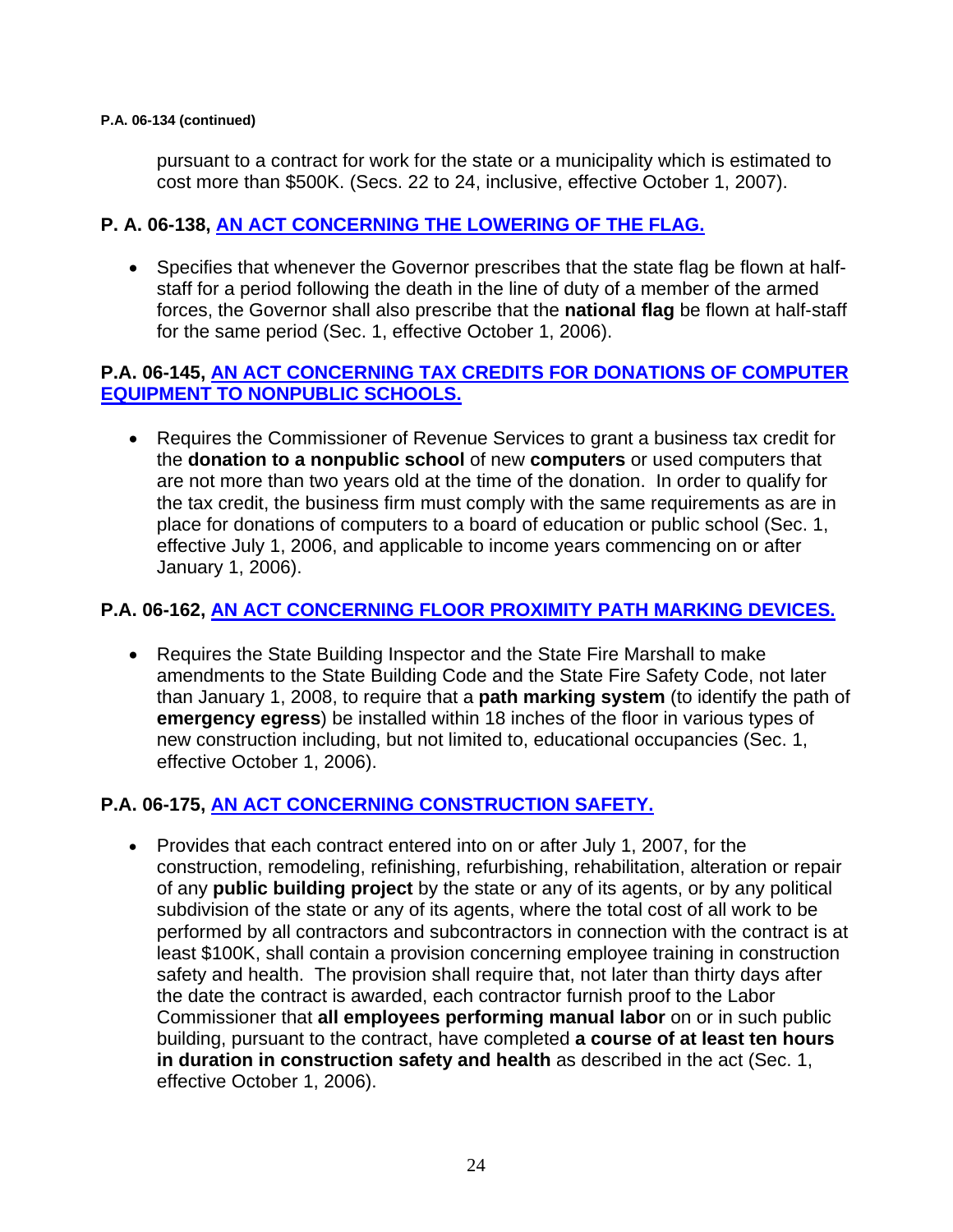#### **P.A. 06-179, [AN ACT CONCERNING STATE INVESTMENT IN PREVENTION AND](http://www.cga.ct.gov/2006/ACT/PA/2006PA-00179-R00HB-05254-PA.htm)  [CHILD POVERTY REDUCTION AND THE MERGER OF THE STATE PREVENTION](http://www.cga.ct.gov/2006/ACT/PA/2006PA-00179-R00HB-05254-PA.htm)  [AND CHILD POVERTY COUNCILS.](http://www.cga.ct.gov/2006/ACT/PA/2006PA-00179-R00HB-05254-PA.htm)**

• Merges the Child Poverty Council and the State Prevention Council to create a **Child Poverty and Prevention Council**, which includes in its membership the Commissioner of Education, or a designee. This act imposes reporting requirements that are in addition to those of the former councils and provides that such reporting may include, but need not be limited to, reporting on increasing the number of children who (1) are ready for school at an appropriate age, (2) learn to read by third grade, (3) succeed in school, (4) graduate from high school and (5) successfully obtain and maintain employment as adults (Secs. 1 to 5, inclusive, effective October 1, 2006).

#### **P.A. 06-187, [AN ACT CONCERNING GENERAL BUDGET AND REVENUE](http://www.cga.ct.gov/2006/ACT/PA/2006PA-00187-R00HB-05846-PA.htm)  [IMPLEMENTATION PROVISIONS.](http://www.cga.ct.gov/2006/ACT/PA/2006PA-00187-R00HB-05846-PA.htm)**

- Requires the Labor Commissioner, in consultation with the Commissioners of Education and Economic and Community Development and within available appropriations, to establish and operate a **Twenty-First Century Skills Training Program** to sustain high growth occupation and economically vital industries identified by the commissioners and to assist workers in obtaining skills to start or move up their career ladders (Sec. 14, effective July 1, 2006).
- Requires the Office of Policy and Management, in consultation with other state agencies, to adopt regulations, not later than January 1, 2007, for **building construction standards** which are consistent with or exceed the silver building rating of the **Leadership in Energy and Environmental Design's rating system** for new commercial construction and major renovation projects. This act also requires new construction of state facilities, other than school construction, salt sheds, parking garages, or maintenance facilities, projected to cost \$5M or more and approved and funded on or after January 1, 2007, to comply with these regulations unless the cost of compliance significantly outweighs the benefits (Sec. 70, effective October 1, 2006). **(Note: These regulations do not apply to local school construction projects.)**

#### **P.A. 06-193, [AN ACT CONCERNING CRIMINAL JUSTICE POLICY AND PLANNING](http://www.cga.ct.gov/2006/ACT/PA/2006PA-00193-R00HB-05781-PA.htm)  [AND THE ESTABLISHMENT OF A SENTENCING TASK FORCE.](http://www.cga.ct.gov/2006/ACT/PA/2006PA-00193-R00HB-05781-PA.htm)**

• Renames the Commission on Prison and Jail Overcrowding so that it is now the **Criminal Justice Policy Advisory Commission** and expands the responsibilities of the commission. The act also adds four new members, including the Commissioner of Education, or a designee. The Commissioner may only participate and vote on matters concerning juvenile justice (Secs. 4 and 5, effective July 1, 2006).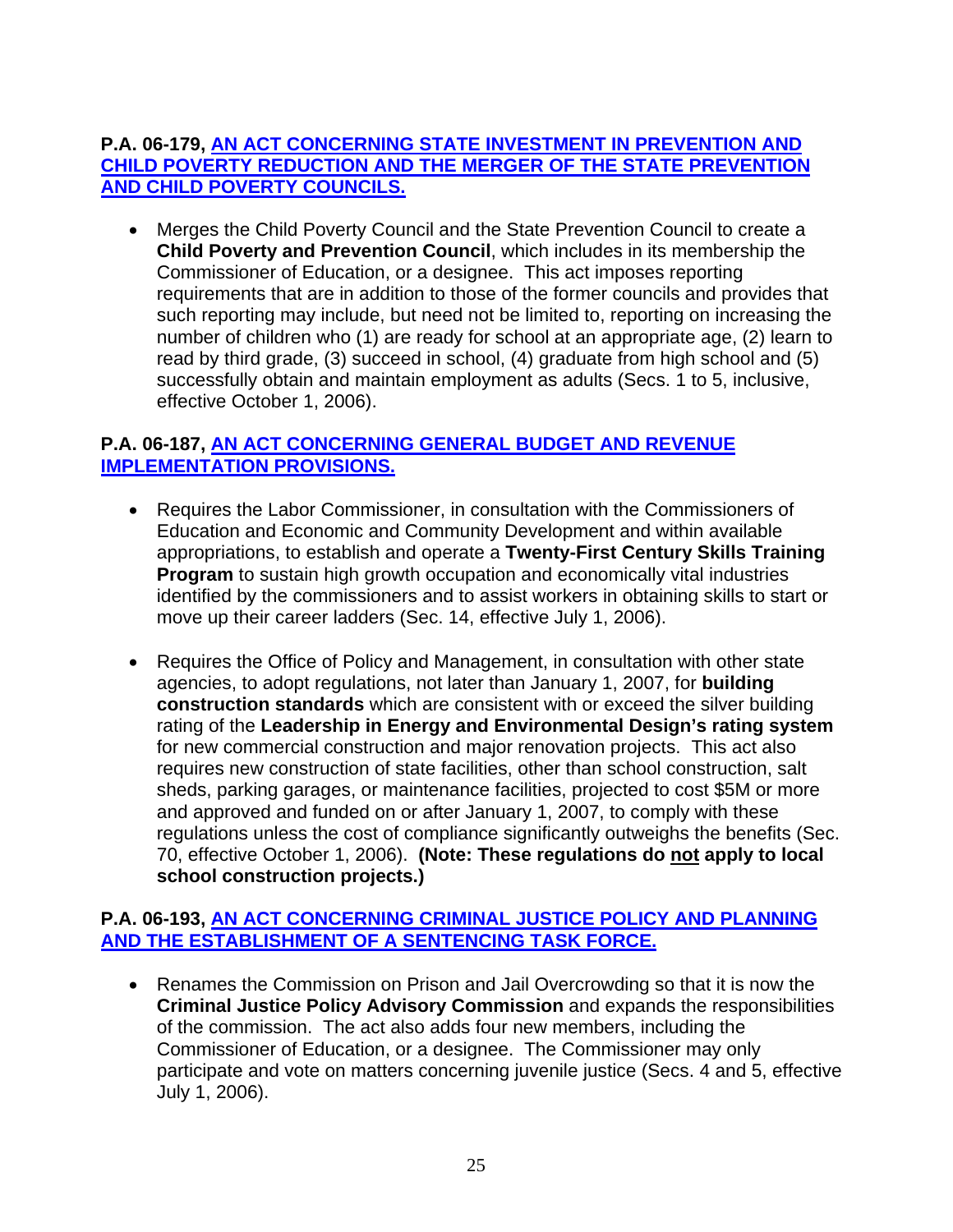#### **P.A. 06-195, [AN ACT CONCERNING REVISIONS TO DEPARTMENT OF PUBLIC](http://www.cga.ct.gov/2006/ACT/PA/2006PA-00195-R00SB-00317-PA.htm)  [HEALTH STATUTES.](http://www.cga.ct.gov/2006/ACT/PA/2006PA-00195-R00SB-00317-PA.htm)**

- Requires the Department of Public Health, on or before October 1, 2006, to publish guidelines establishing **mold abatement protocols** that include acceptable methods for performing mold remediation or abatement work (Sec. 40, effective June 7, 2006).
- Requires the Commissioner of Public Health to establish an ad hoc committee for the purpose of assisting the commissioner and the General Assembly in examining and evaluating statutory and regulatory changes to improve health care through access to **school based health centers**, particularly by persons who are underinsured, uninsured or receiving services under the state Medicaid program (Sec. 51, effective June 7, 2006).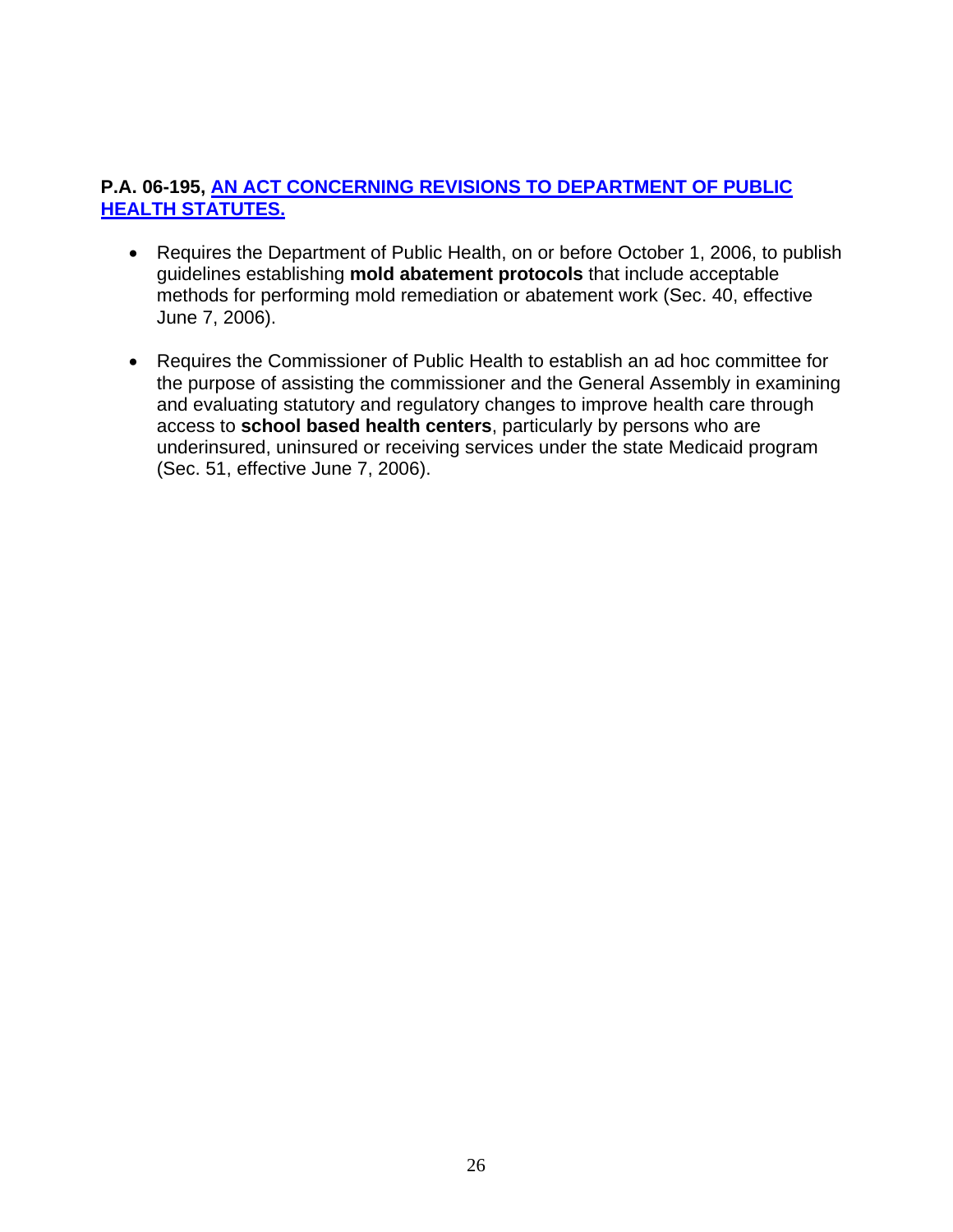#### Attachment A

| <b>TABLE OF AMENDED AND REPEALED STATUTES</b> |
|-----------------------------------------------|
| AND PUBLIC AND SPECIAL ACTS FOR 2006          |

| <b>Statute</b>                            | <b>Public Act</b>        |
|-------------------------------------------|--------------------------|
| 4-67s                                     | 06-179, S. 2             |
| 4-67t Rd.                                 | 06-179, S. 5             |
| 4-67u Rd.                                 | 06-179, S. 5             |
| $4-67v$                                   | 06-179, S. 1             |
| 4-67w Rd.                                 | 06-179, S. 5             |
| 4-67x (2006 Supp.)                        | 06-179, S. 3             |
| 4a-100                                    | 06-134, S. 22            |
| 4a-101                                    | $06 - 134, S. 23$        |
| $\overline{4b}$ -91(j) added (2006 Supp.) | 06-134, S. 24            |
| $4d-82(b)$                                | 06-192, S. 8             |
|                                           |                          |
| 5-198( $\emptyset$ (2006 Supp.)           | 06-135, S. 13            |
|                                           |                          |
| $7 - 374b(b)$                             | 06-79, S. 1              |
| 7-374c                                    | 06-79, S. 2              |
| 7-403a (2006 Supp.)                       | 06-79, S. 3              |
| $7-425(1)$                                | 06-79, S. $\overline{4}$ |
| $7-425(3)$                                | 06-79, S. 5              |
| 7-450 (2006 Supp.)                        | 06-79, S. 6              |
| 7-450a (2006 Supp.)                       | 06-79, S. 7              |
|                                           |                          |
| 10-4 $h(a)$                               | 06-158, S.7              |
| 10-10a (d) (added)                        | $06-135, S. 22$          |
| 10-14n (g) (2006 Supp.)                   | 06-135, S. 4             |
| 10-14s Rd.                                | 06-8, S. 1               |
| 10-15b                                    | 06-115, S. 2             |
| 10-16p (d) (2006 Supp.)                   | 06-13, S. 1              |
| 10-16p (e)(3) (2006 Supp.)                | 06-13, S. 2;             |
|                                           | 06-135, S. 23            |
| 10-16p (k) (added) (2006 Supp.)           | 06-135, S. 1             |
| 10-16q (b) (2006 Supp.)                   | 06-135, S. 24            |
| 10-16x (2006 Supp.)                       | $06-13, S.3;$            |
|                                           | 06-192, S. 12            |
| 10-16x (a) (2006 Supp.)                   | 06-196, S. 222           |
| 10-19 $m$ (a), (b)                        | 06-196, S. 62            |
| 10-19o (a) (2006 Supp.)                   | 06-135, S. 18            |
| 10-29a (a) (51) (added)(2006 Supp.)       | 06-77, S. 1              |
| $10-51$ (d)                               | 06-192, S. 4             |
| $10 - 66$ bb $(c)$                        | 06-55, S. 1              |
| 10-66ee (c) (2006 Supp.)                  | 06-135, S. 26            |
| $10-67(4)$                                | 06-150, S. 19            |
| 10-76d (a)(1) (2006 Supp.)                | 06-18, S. 1              |
| 10-76d (a)(9) (2006 Supp.)                | 06-188, S. 26            |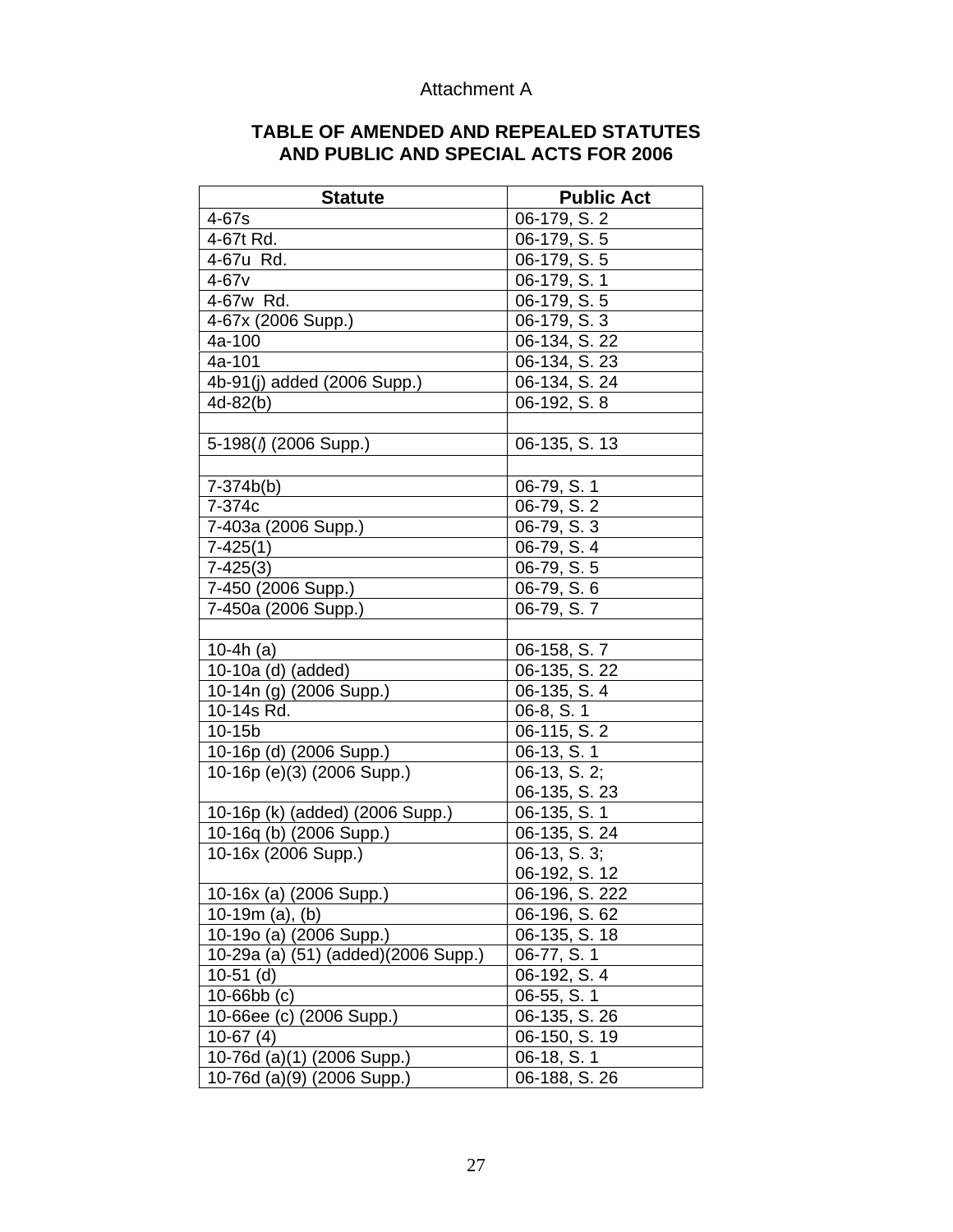#### Attachment A

#### **TABLE OF AMENDED AND REPEALED STATUTES AND PUBLIC AND SPECIAL ACTS FOR 2006**

| <b>Statute</b>                        | <b>Public Act</b>          |
|---------------------------------------|----------------------------|
| 10-76d (d) (2006 Supp.)               | 06-18, S. 2                |
| 10-76d (e)(1) (2006 Supp.)            | 06-13, S. 4                |
| 10-76d (f) (2006 Supp.)               | 06-18, S. 3                |
| 10-76d (f) (2006 Supp.)               | 06-18, S. 3                |
| 10-76h                                | 06-18, S. 4                |
| 10-76i (a)                            | 06-18, S. 7                |
| 10-76 $q$ (a)                         | 06-18, S. 5                |
| 10-76ff                               | $06-18, S.6$               |
| 10-94g $(a)$                          | 06-18, S. 8                |
| 10-145h (d)(1) (2006 Supp.)           | 06-13, S. 5                |
| 10-156                                | 06-196, S. 63              |
| $10-183$ (b)                          | 06-190, S. 2               |
| 10-183b (6), (7) (2006 Supp.)         | 06-196, S. 194             |
| $10-183e(b)$                          | 06-190, S. 6               |
| 10-183g (g)                           | 06-190, S. 3               |
| 10-183h (g) (added)                   | 06-190, S. 4               |
| 10-183t (a), (b) (2006 Supp.)         | 06-190, S. $\overline{5}$  |
| $10-183v(b)$                          | 06-192, S. 13              |
| 10-183jj                              | 06-190, S. 1               |
| 10-186 $(b)(2)$                       | 06-192, S. 9               |
| $10-193$ (a)                          | 06-139, S. 9               |
| 10-215a                               | 06-63, S. 5                |
| 10-215b                               | $06-63, S.4$               |
| $10-220$ (a)                          | 06-158, S. 5               |
| $10-220(c)$                           | 06-167, S. 1               |
| 10-220a (d)                           | 06-192, S. 2               |
| 10-220h                               | 06-192, S. 1               |
| 10-221 (e)                            | 06-196, S. 64              |
| 10-221p                               | 06-63, S. 6                |
| 10-222d                               | 06-115, S. 1               |
| $10-228b$ (a), (b)                    | 06-145, S. 1               |
| $10-228b(c)$                          | $\overline{06}$ -159, S. 1 |
| 10-231a (2006 Supp.)                  | 06-14, S. 1;               |
|                                       | 06-196, S. 223             |
| 10-231b (b) (2006 Supp.)              | 06-14, S. 2;               |
|                                       | 06-196, S. 224             |
| 10-239i                               | 06-192, S. 10              |
| 10-262h (a) (6) (2006 Supp.)          | 06-135, S. 19              |
| 10-262i (b) (2006 Supp.)              | 06-13, S. 6                |
| 10-262j (d) (13) (added) (2006 Supp.) | 06-135, S. 5               |
| 10-262r (2006 Supp.)                  | 06-196, S. 65              |